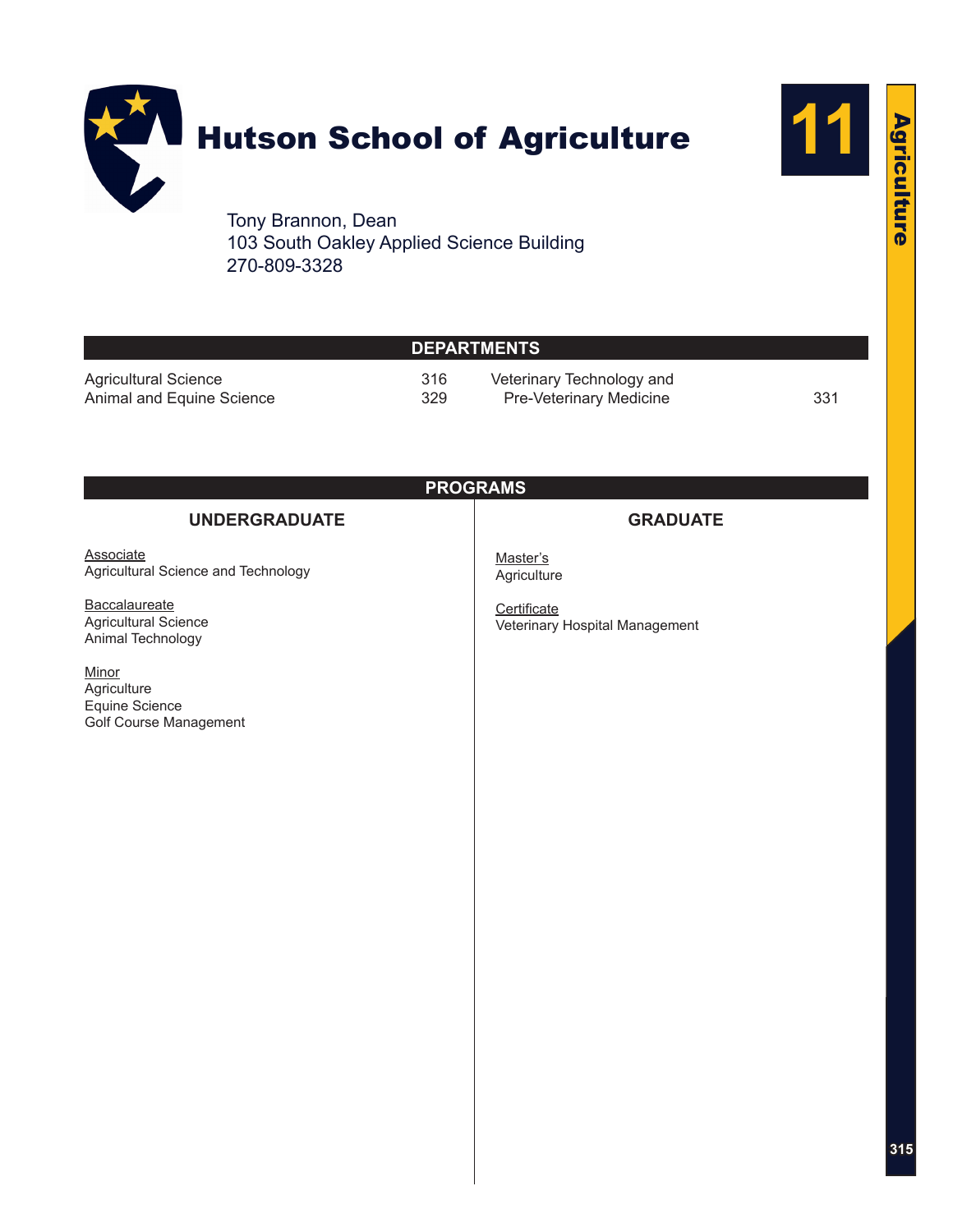# Hutson School of Agriculture

<span id="page-1-0"></span>Broad opportunities for students to prepare for agricultural and related careers are offered by the Hutson School of Agriculture. The Hutson School of Agriculture offers three undergraduate degree programs: a Bachelor of Science in Agriculture (*B*.S.A.), a Bachelor of Science with a major in Agriculture, and an Associate of Science with emphasis in agricultural science and technology. Minors are available in agriculture, equine science, and golf course management.

The Hutson School of Agriculture also offers a Master of Science degree with both traditional and on-line options. The purpose of this degree is to provide an opportunity for professional agricultural personnel to obtain an education at the graduate level or to prepare for terminal degree work at the doctoral level. Faculty advisors assist students in planning an appropriate course of study to meet individual goals and to assure a balanced program.

The Hutson School of Agriculture includes the Department of Agricultural Science, the Department of Animal and Equine Science, and the Department of Veterinary Technology and Pre-Veterinary Medicine. Agricultural facilities include the farm laboratory complexes, the Cherry Agricultural Exposition Center, and the Breathitt Veterinary Center. The horse, beef, agronomy, and horticulture facilities are a part of the farm-laboratory complexes. The Cherry Agricultural Exposition Center is utilized for equine and rodeo classes, contests, field days, judging contests, clinics, and numerous agricultural activities.

MSU's Breathitt Veterinary Center (BVC), located in Hopkinsville, Kentucky, has as its primary mission the provision of diagnostic data; however, its mission also includes instruction and research. The laboratory is accredited through the American Association of Veterinary Laboratory Diagnosticians. The center's facilities and personnel provide learning experiences for students in the animal health technology program. The BVC also conducts research dealing with infectious diseases of food animals.

# Department of Agricultural Science

212 Oakley Applied Science South 270-809-3327

**Head:** Brian Parr. **Faculty:** Bellah, Ferguson, Handayani, Hoover, Morrow, Musunuru, Payne, Santiago, M. Shultz, Still.

The Department of Agriculture Science offers a Bachelor of Science in Agriculture Degree with the following tracks: (1) agronomy, (2) agriculture science/ agriscience technology track, (3) agricultural education, (4) agribusiness, (5) agriculture systems technology, and (6) horticulture. The agriculture science/ agriscience technology track includes emphases in emerging technology, communications/public relations, environmental/ health, agriculture public service/leadership, and agriculture technology.

 Facilities for agriculture science include classrooms and labs in Oakley Applied Science South, Howton Agriculture Engineering Building, the West Farm, the Hutson Farm, the North Farm, the Pullen Farm Complex with three greenhouses and environmental center lab, and the agriculture systems technology farm lab.

# ASSOCIATE: **Associate of Science Degree Agricultural Science and Technology and the contract of the city of the city of the city of the city of the city**

**University Studies Requirements........................................ 21 hrs** (See *Academic Degrees and Programs.*) University Studies selections must include: •*Scientific Inquiry, Methodologies, and Quantitative Skills* BIO 101 Biological Concepts *or* CHE 105 Introductory Chemistry I *or* PHY 120 General Physics I MAT 120 College Algebra with Business Applications *or* MAT 140 College Algebra **Agriculture Core Courses.................................................... 41 hrs** AGR 100T Transitions AGR 100 Animal Science AGR 130 Agricultural Economics AGR 133 Field Applications for Agriculture AGR 160 Horticultural Science *or* AGR 240 Crop Science AGR 170 Introduction to Agricultural Systems Technology AGR 199 Contemporary Issues in Agriculture<sup>1</sup> AGR 339 Computer Applications for Agriculture

AGR 345 Soil Science

**316**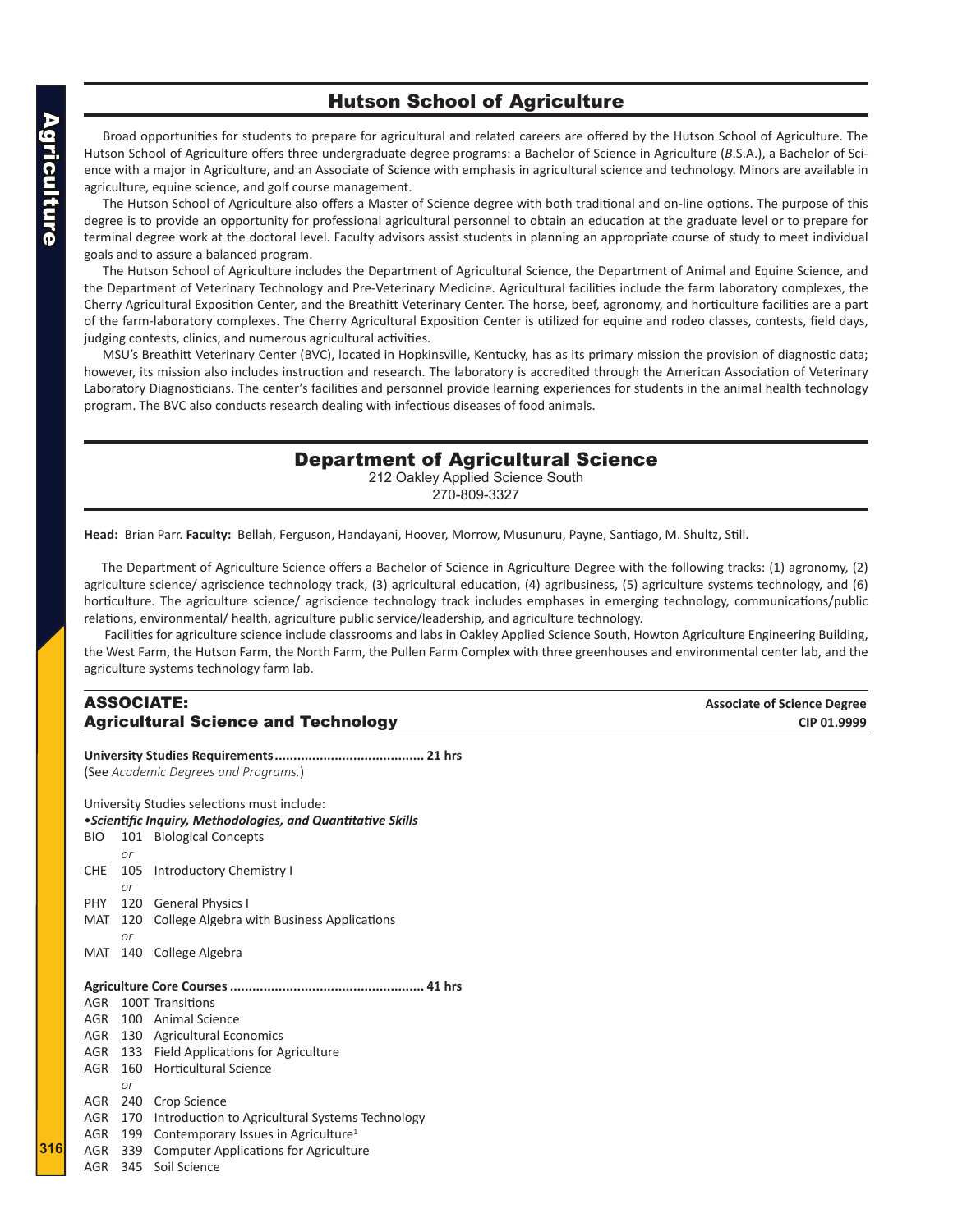<span id="page-2-0"></span>AGR electives (16 hrs)

#### **Total Curriculum Requirements .......................................... 62 hrs**

<sup>1</sup>AGR 199 will fulfill both the agriculture core and university studies elective.

# AREA: **Bachelor of Science in Agriculture Degree** Agricultural Science/AgriScience Technology Track **CIP 01.9999**

# **University Studies Requirements........................................ 40 hrs** (See *Academic Degrees and Programs.*) University Studies selections must include: **•***Global Awareness, Cultural Diversity and the World's Artistic Traditions Choose one of the following:* AGR 200 International Agricultural Experience AGR 353 World Food, Agriculture and Society SPA 106 Basic Spanish and Culture for Agriculture •*Scientific Inquiry, Methodologies, and Quantitative Skills* BIO 101 Biological Concepts CHE 105 Introductory Chemistry I

MAT 120 College Algebra with Business Applications

# *or*

# MAT 140 College Algebra

# •*Social and Self-Awareness and Responsible Citizenship*

- AGR 199 Contemporary Issues in Agriculture<sup>1</sup>
- BIO 103 Saving Planet Earth *or*
- POL 140 American National Government

#### •*University Studies Electives*

- CHE 210 Brief Organic Chemistry
- *and*
- CHE 215 Organic Chemistry Laboratory *or*
- GSC 199 Earth Science

#### **Agriculture Core Courses.................................................... 26 hrs**

| <b>AGR</b> |     | 100T Transitions                                |
|------------|-----|-------------------------------------------------|
| <b>AGR</b> |     | 100 Animal Science                              |
| <b>AGR</b> | 130 | <b>Agricultural Economics</b>                   |
| <b>AGR</b> | 133 | <b>Field Applications for Agriculture</b>       |
| <b>AGR</b> | 160 | <b>Horticultural Science</b>                    |
|            | or  |                                                 |
| AGR        | 240 | Crop Science                                    |
| AGR        | 170 | Introduction to Agricultural Systems Technology |
| AGR        | 199 | Contemporary Issues in Agriculture <sup>1</sup> |
| <b>AGR</b> | 339 | <b>Computer Applications for Agriculture</b>    |
| AGR        | 345 | Soil Science                                    |
| AGR        |     | 399 Professional Development Seminar I          |
| AGR        | 599 | <b>Agriculture Senior Capstone</b>              |
|            |     |                                                 |
|            |     |                                                 |
| AGR        |     | 377 Agriculture Safety                          |
|            |     | AGR 433 Farm Management                         |
|            |     | and one of the following:                       |
|            |     | AGR 300 Principles of Animal Nutrition          |
|            |     | AGR 301 Livestock Judging and Evaluation        |
|            |     | AGR 302 Horse Science                           |
|            |     | AGR 311 Beef Science                            |
| AGR        |     | 312 Dairy Science                               |
| AGR        | 321 | <b>Poultry Science</b>                          |
| AGR        | 326 | Swine Science                                   |
|            |     | and one of the following:                       |
| <b>AGR</b> | 330 | Principles of Agribusiness                      |
| AGR        | 333 | Agribusiness Records and Analysis               |
| AGR        | 337 | <b>Agricultural Sales and Merchandising</b>     |
|            |     |                                                 |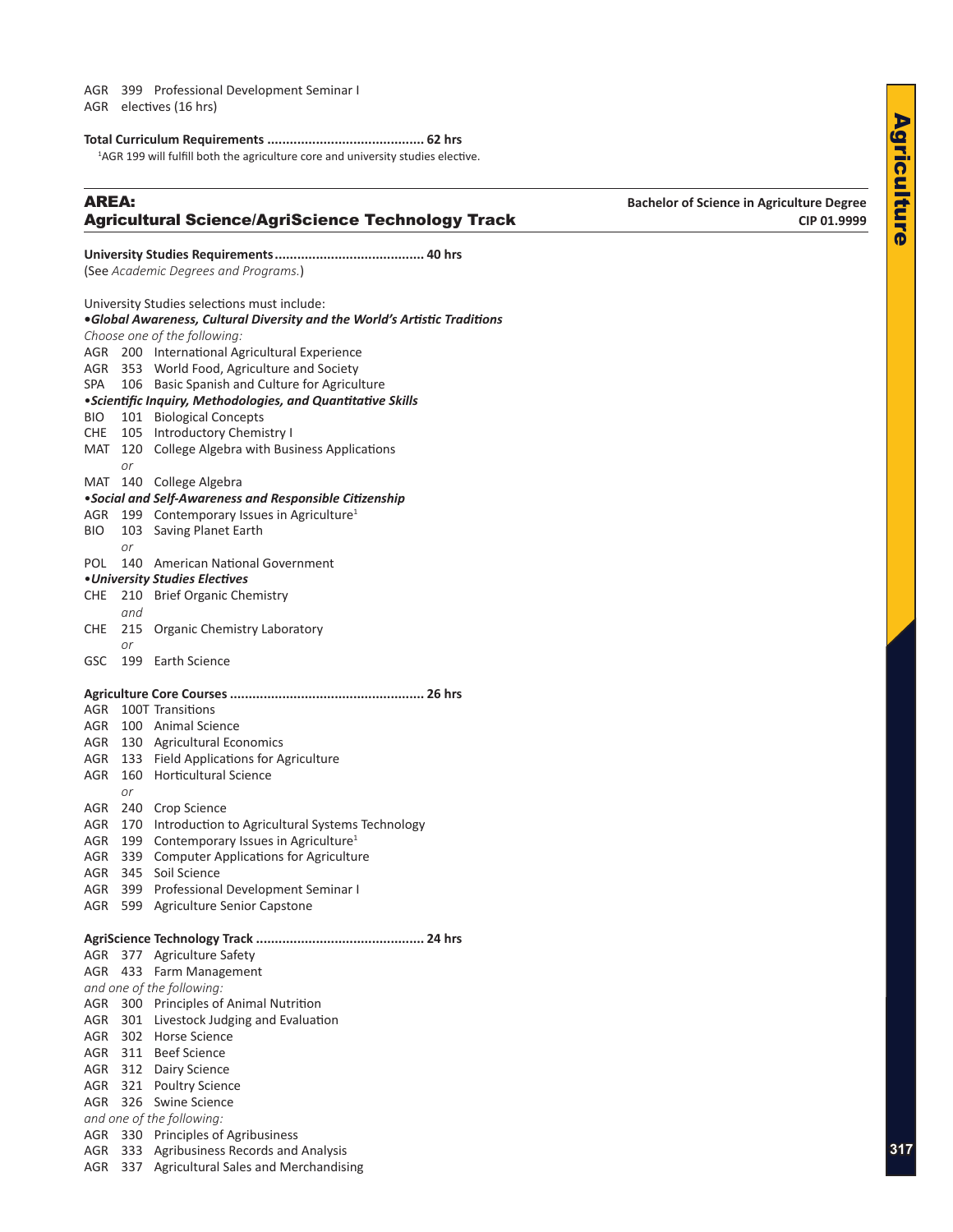*and one of the following:*

- AGR 360 Greenhouse Production and Management
- AGR 461 Plant Propagation
- AGR 542 Plant Breeding I
- AGR 549 Weeds and Their Control
- *one of the following:*
- AGR 372 Agricultural Metal Processes
- AGR 379 Field Equipment Technology Management
- AGR 470 Soil and Water Engineering
- AGR 477 Agricultural Power Units
- AGR 576 Agricultural Electrification Systems
- AGR 577 Tractor Power Principles

*and*

AGR electives (6 hrs)2

## **Required Support Courses ........................................... 21-22 hrs**

*Choose one of the following support course emphases.*

### **Emerging Technology Emphasis (22 hrs)**

- AGR 471 Applications in Precision Agriculture<sup>2</sup>
- AGR 571 Advanced Precision Agriculture<sup>2</sup>
- GSC 202 Introduction to Geographic Information Science
- GSC 312 Introduction to Remote Sensing
- *Select three of the following:*
- AGR 439 Software Applications for Agriculture<sup>2</sup>
- AGR 539 Advanced Computer Applications for Agriculture<sup>2</sup>
- CSC 125 Internet and World Wide Web Technologies
- GSC 305 Map Analysis
- GSC 521 Geographic Information Systems
- TSM 120 Introduction to Telecommunications

## **Communications Emphasis (21 hrs)**

- JMC 168 Contemporary Mass Media
- JMC 194 Newswriting
- JMC 330 Mass Media Effects
- JMC 391 Public Relations Principles
- JMC 590 Mass Communications Law
- AGR 585 Specialized Journalism/RTV<sup>2</sup>
	- *or*

JMC 491 Advanced Public Relations

Advisor-approved AGR, COM, or JMC elective

### **Environmental/Health Emphasis (21 hrs)**

- AGR 378 Agricultural Environmental Management Systems
- CET 330 Water Quality Technology I
- CET 331 Water Quality Technology II
- CET 342 Air Quality Technology
- CET 353 Solid and Hazardous Waste Management
- CET 555 Environmental Regulatory Affairs
- ENT 286 Introduction to Environmental Engineering Technology

### **Agriculture Public Service/Leadership Emphasis (21 hrs)**

- AGR 488 Cooperative Education/Internship<sup>2</sup>
- AGR 489 Cooperative Education/Internship<sup>2</sup>
- NLS 290 Introduction to the Role of Service and the Nonprofit Sector
- NLS 350 Program Development in Nonprofit Organizations
- NLS 351 Leadership and Support Systems in Nonprofit Organizations
- AGR, AED, COM, CTE, MGT, NLS advisor approved electives (6 hrs)<sup>2</sup>

# **Agricultural Technology Emphasis (21-22 hrs)**

- AGR 313 Livestock Production Management Systems
- AGR 439 Software Applications for Agriculture<sup>2</sup>
- AGR 471 Applications in Precision Agriculture<sup>2</sup>
- AGR 499 Leadership/Professional Development Seminar II
- AGR 537 Seminar in Agricultural Business Systems

**318**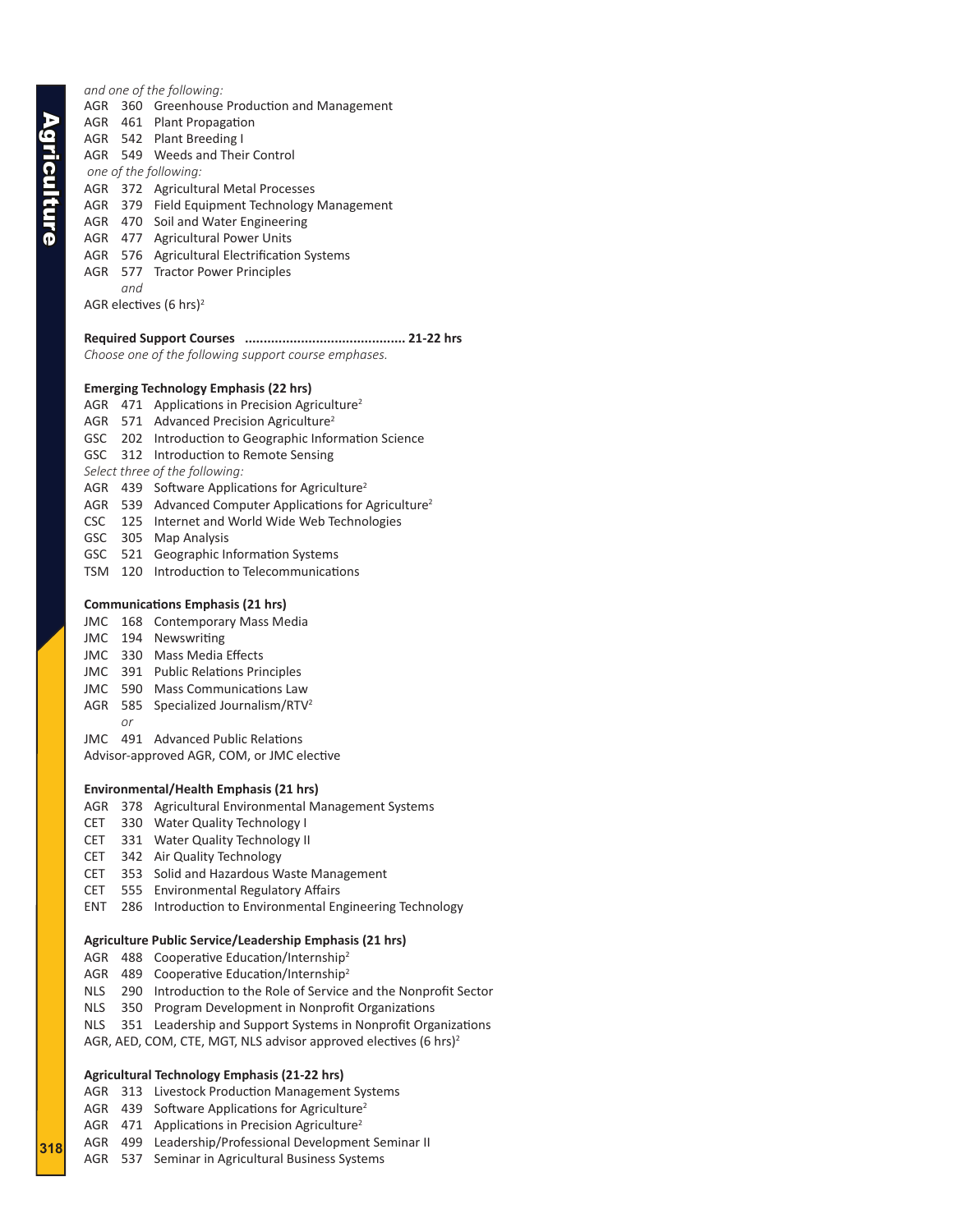- AGR 538 Seminar in Production Agricultural Systems *or*
- AGR 571 Advanced Precision Agriculture
- AGR 539 Advanced Computer Applications for Agriculture
- AGR 547 Crop Management

#### **Unrestricted Electives ...................................................... 8-9 hrs**

#### **Total Curriculum Requirements ........................................ 120 hrs**

<sup>1</sup>AGR 199 fulfills both Agriculture Core and a University Studies elective requirement.

2 These agriculture electives may be fulfilled by agriculture courses used in the chosen emphasis.

# AREA: **Bachelor of Science in Agriculture Degree** Agricultural Science/Agricultural Education Certification (5-12) Track **CIP 01.9999**

#### **University Studies Requirements........................................ 40 hrs**

(See *Academic Degrees and Programs.*)

University Studies selections must include:

#### **•***Global Awareness, Cultural Diversity and the World's Artistic Traditions*

*Choose one of the following:*

- AGR 200 International Agricultural Experience
- AGR 353 World Food, Agriculture and Society
- SPA 106 Basic Spanish and Culture for Agriculture

### •*Scientific Inquiry, Methodologies, and Quantitative Skills*

- BIO 101 Biological Concepts
- CHE 105 Introductory Chemistry I
- MAT 140 College Algebra<sup>1</sup>
	- *or*
- STA  $135$  Introduction to Probability and Statistics<sup>1</sup>

#### •*Social and Self-Awareness and Responsible Citizenship*

- BIO 103 Saving Planet Earth
	- *or*
- POL 140 American National Government
- EDP 260 Psychology of Human Development

•*University Studies Electives*

#### AGR 199 Contemporary Issues in Agriculture<sup>2,3</sup>

*Choose one of the following:*

- BIO 221 Zoology
- BIO 222 Botany
- CHE 101 Consumer Chemistry

GSC 199 Earth Science

**Note:** Certification requires a grade of *B* or better in one English composition course and a *B* or better in a University Studies math course, public speaking, and AED 380 or equivalent course. Additional requirements for admission to teacher education and student teaching must be met. See advisor and/or Office of Teacher Education Services for details.

#### **Agriculture Core Courses.................................................... 26 hrs**

- AGR 100T Transitions
- AGR 100 Animal Science
- AGR 130 Agricultural Economics
- AGR 133 Field Applications for Agriculture
- AGR 160 Horticultural Science
	- *or*
- AGR 240 Crop Science
- AGR 170 Introduction to Agricultural Systems Technology
- AGR 199 Contemporary Issues in Agriculture<sup>2,3</sup>
- AGR 339 Computer Applications for Agriculture<sup>4,5</sup>
- AGR 345 Soil Science
- AGR 399 Professional Development Seminar I
- AGR 599 Agriculture Senior Capstone

#### **Agricultural Education Track ............................................... 24 hrs**

- AED 104 Agricultural Education, Leadership and Life Knowledge
- AGR 360 Greenhouse Production and Management
- AGR 337 Agricultural Sales and Merchandising
	- *or*
- AGR 433 Farm Management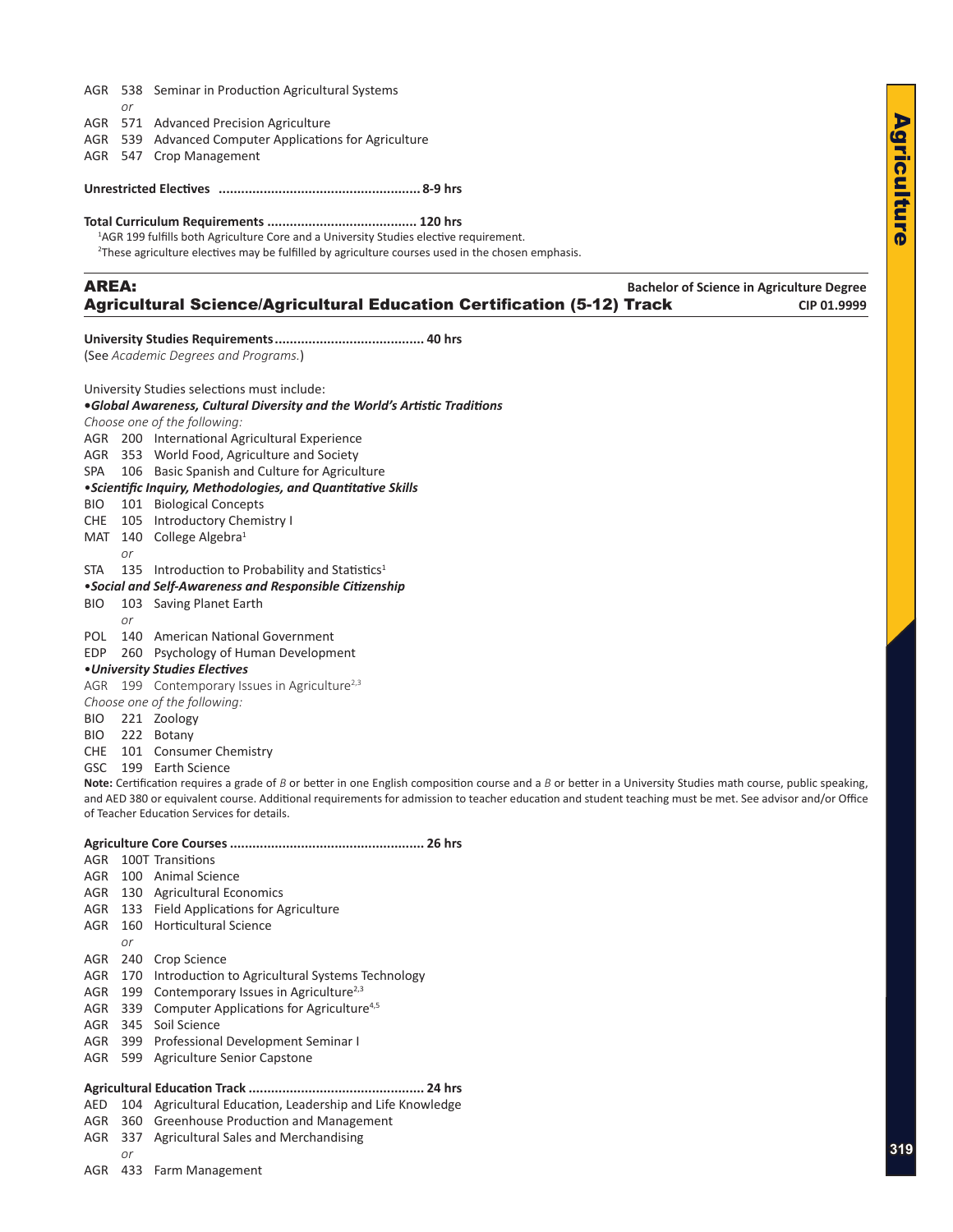AGR 372 Agricultural Metal Processes AGR 570 Agricultural Systems Technology Laboratory Management *Choose one of the following:* AGR 303 Advanced Horse Science AGR 321 Poultry Science AGR 325 Small Animal Science AGR 461 Plant Propagation AGR 471 Applications in Precision Agriculture AGR 555 Advanced Soil Fertility AGR 573 Agricultural Processing Systems *Choose one of the following:* AGR 361 Greenhouse Practicum AGR 362 Floral Design AGR 368 Landscape Construction AGR 461 Plant Propagation *Choose one of the following:* AGR 300 Principles of Animal Nutrition AGR 301 Livestock Judging AGR 302 Horse Science AGR 311 Beef Science

AGR 326 Swine Science

#### **Required Support Courses.................................................. 32 hrs**

- AED 380 Agricultural Education, Extension, and Leadership<sup>1</sup>
- AED 501 Methods of Teaching Agricultural Education<sup>1,6,7</sup>
- CTE 502 Assessment and Curricula in CTE
- SEC 421 Student Teaching in Secondary School<sup>6</sup>
- SED 300 Educating Students with Disabilities

*and an advisor approved content literacy course (3 hrs)8*

#### **Total Curriculum Requirements ........................................ 122 hrs**

1 With a grade of *B* or better.

<sup>2</sup>AGR 199 will fulfill both the agriculture core and university studies elective. <sup>3</sup>Identified as discipline specific writing intensive course. Identified as discipline specific writing intensive course. With a grade of *C* or better. Admission to Teacher Education required. Must be repeated for a total of six hours. ENG 445 or REA 407.

# AREA: **Bachelor of Science in Agriculture Degree Agricultural Science/Agribusiness Track**  CIP 01.9999 CIP 01.9999

#### **University Studies Requirements........................................ 40 hrs** (See *Academic Degrees and Programs.*)

University Studies selections must include: **•***Global Awareness, Cultural Diversity and the World's Artistic Traditions Choose one of the following:* AGR 200 International Agricultural Experience AGR 353 World Food, Agriculture and Society SPA 106 Basic Spanish and Culture for Agriculture •*Scientific Inquiry, Methodologies, and Quantitative Skills* BIO 101 Biological Concepts CHE 105 Introductory Chemistry I *or* CHE 210 Brief Organic Chemistry MAT 120 College Algebra with Business Applications *or* MAT 140 College Algebra *or* MAT 220 Business Calculus *or* MAT 250 Calculus and Analytical Geometry I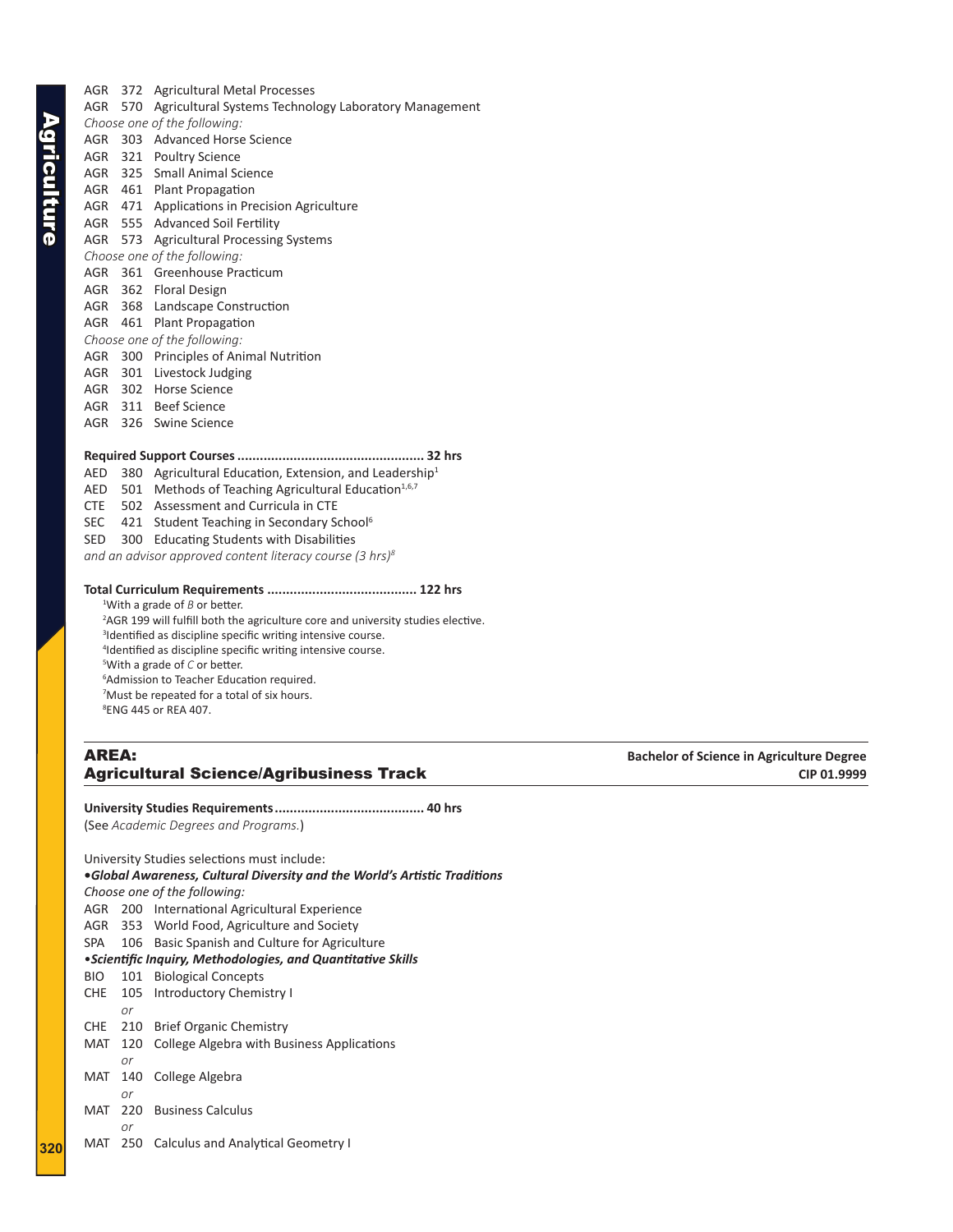|       |     | COM 260 Communication Ethics                    |
|-------|-----|-------------------------------------------------|
|       | or  |                                                 |
| POL   | 140 | American National Government                    |
|       |     | ECO 230 Principles of Macroeconomics            |
|       |     | • University Studies Electives                  |
|       |     | ECO 231 Principles of Microeconomics            |
| FIN 1 |     | 230 Personal Finance                            |
|       |     |                                                 |
| AGR   |     | 100T Transitions                                |
| AGR   |     | 100 Animal Science                              |
| AGR   |     | 130 Agricultural Economics                      |
| AGR   |     | 133 Field Applications for Agriculture          |
| AGR   |     | 160 Horticultural Science                       |
|       | or  |                                                 |
| AGR   | 240 | Crop Science                                    |
| AGR   | 170 | Introduction to Agricultural Systems Technology |
| AGR   | 199 | Contemporary Issues in Agriculture              |
| AGR   | 339 | <b>Computer Applications for Agriculture</b>    |
| AGR   | 345 | Soil Science                                    |
| AGR   | 399 | Professional Development Seminar I              |
| AGR   | 599 | Agriculture Senior Capstone                     |
|       |     | Agribucingss Track<br>21.25 hrs                 |

# **Agribusiness Track......................................................... 24-25 hrs**

|            |    | ACC 200 Principles of Accounting I             |
|------------|----|------------------------------------------------|
| <b>AGR</b> |    | 328 Statistics for Food and Agriculture        |
|            | or |                                                |
| STA        |    | 135 Introduction to Probability and Statistics |
|            |    | AGR 330 Principles of Agribusiness             |
| <b>AGR</b> |    | 336 Agricultural Marketing and Price Analysis  |
| AGR        |    | 337 Agricultural Sales and Merchandising       |
| <b>AGR</b> |    | 433 Farm Management                            |
| AGR        |    | 531 Agricultural Finance                       |
| <b>AGR</b> |    | 552 Agricultural Policy                        |
|            |    |                                                |

# **Required Support Courses.................................................. 15 hrs**

*Choose one of the following support course emphases.*

#### **Crop Production Emphasis**

AGR 547 Crop Management AGR 549 Weeds and their Control *and three of the following: AGR 455, 470, 471, 542, 546, or 555.*

## **Entrepreneurship Emphasis**

AGR 334 Entrepreneurship in Agribusiness MGT 350 Fundamentals of Management MGT 358 Entrepreneurial Business Plan Development Upper-level, advisor approved electives (6 hrs)

#### **Global Emphasis**

MKT 360 Principles of Marketing MKT 568 Global Marketing Management *Choose three of the following:* AGR 353 World Food, Agriculture and Society AGR 529 International Trade and Agriculture AGR 533 Seminar in International Agriculture Systems Three hours of foreign language

#### **Marketing/Management Emphasis**

MGT 350 Fundamentals of Management MKT 360 Principles of Marketing FIN 330 Principles of Finance Upper-level, advisor approved electives (6 hrs)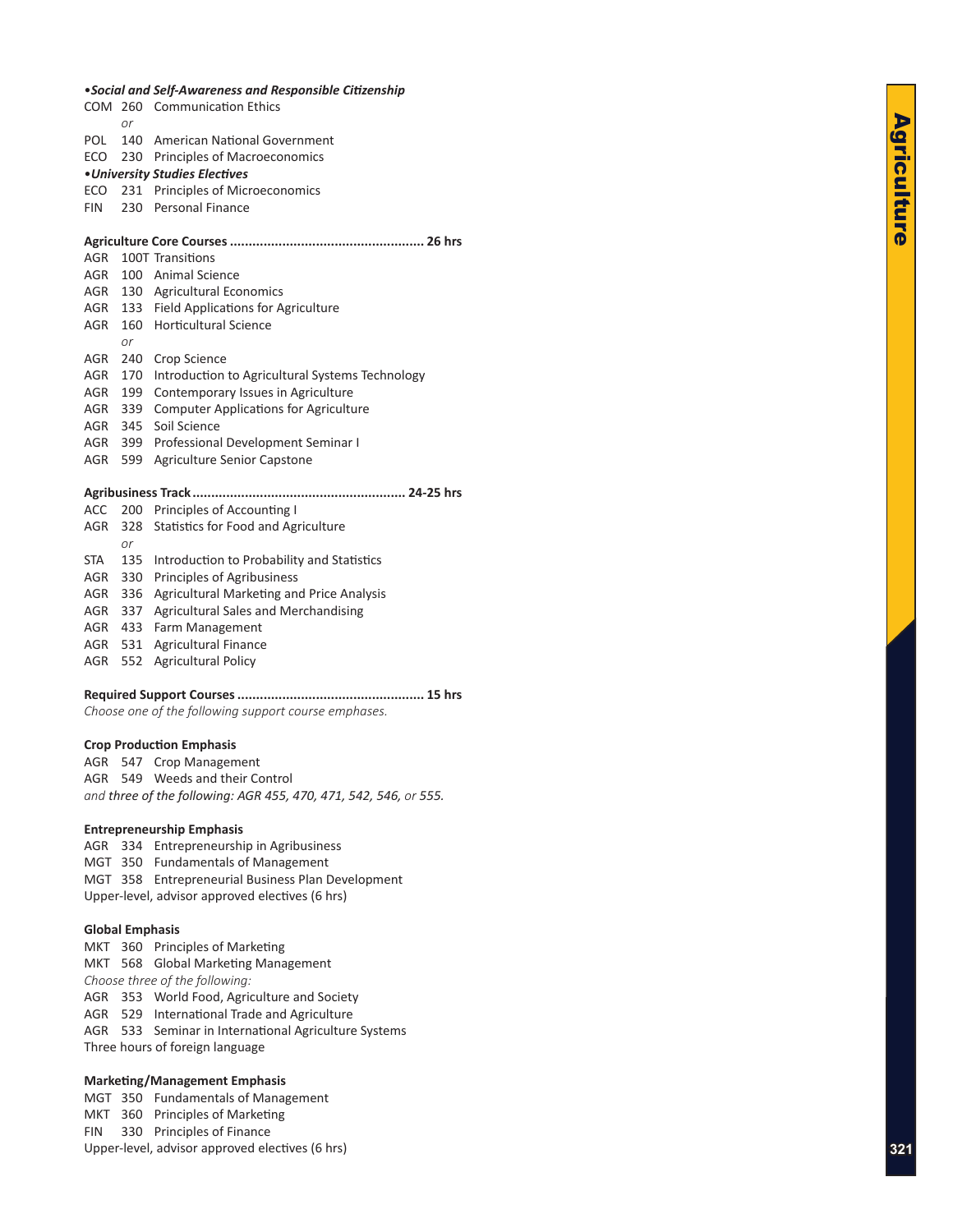# **Unrestricted Electives ................................................. 14-15 hrs1**

**Total Curriculum Requirements ........................................ 120 hrs** 1 Students wishing to qualify for admission to Murray State's Master of Business Administration (MBA) program should chose the following courses as part of the Unrestricted Electives requirement: ACC 201, BUS 355, CIS 443, MAT 220.

| <b>AREA:</b> |           |                                                                           | <b>Bachelor of Science in Agriculture Degree</b> |
|--------------|-----------|---------------------------------------------------------------------------|--------------------------------------------------|
|              |           | <b>Agricultural Science/Agricultural Systems Technology Track</b>         | CIP 01.9999                                      |
|              |           |                                                                           |                                                  |
|              |           | (See Academic Degrees and Programs.)                                      |                                                  |
|              |           | University Studies selections must include:                               |                                                  |
|              |           | .Global Awareness, Cultural Diversity and the World's Artistic Traditions |                                                  |
|              |           | Choose one of the following:                                              |                                                  |
|              |           | AGR 200 International Agricultural Experience                             |                                                  |
|              |           | AGR 353 World Food, Agriculture and Society                               |                                                  |
| SPA          |           | 106 Basic Spanish and Culture for Agriculture                             |                                                  |
|              |           | <i>•Scientific Inquiry, Methodologies, and Quantitative Skills</i>        |                                                  |
| BIO.         |           | 101 Biological Concepts                                                   |                                                  |
|              |           | CHE 105 Introductory Chemistry I                                          |                                                  |
|              |           | MAT 130 Technical Math I                                                  |                                                  |
|              | or        |                                                                           |                                                  |
|              |           | MAT 140 College Algebra                                                   |                                                  |
|              |           | • Social and Self-Awareness and Responsible Citizenship                   |                                                  |
|              |           | AGR 199 Contemporary Issues in Agriculture <sup>1</sup>                   |                                                  |
|              |           | • University Studies Electives                                            |                                                  |
|              |           | CHE 210/215 Brief Organic Chemistry and Organic Chemistry Laboratory      |                                                  |
|              | <b>or</b> |                                                                           |                                                  |
|              |           | GSC 199 Earth Science                                                     |                                                  |
|              | or        |                                                                           |                                                  |
| PHY          |           | 130 General Physics I                                                     |                                                  |
|              |           |                                                                           |                                                  |
|              |           | AGR 100T Transitions                                                      |                                                  |
|              |           | AGR 100 Animal Science                                                    |                                                  |
|              |           | AGR 130 Agricultural Economics                                            |                                                  |
|              |           | AGR 133 Field Applications for Agriculture                                |                                                  |
|              |           | AGR 160 Horticultural Science                                             |                                                  |
|              | <b>or</b> |                                                                           |                                                  |
|              |           | AGR 240 Crop Science                                                      |                                                  |
|              |           | AGR 170 Introduction to Agricultural Systems Technology                   |                                                  |
|              |           | AGR 199 Contemporary Issues in Agriculture <sup>1</sup>                   |                                                  |
|              |           | AGR 339 Computer Applications for Agriculture                             |                                                  |
|              |           | AGR 345 Soil Science                                                      |                                                  |
| AGR          |           | 399 Professional Development Seminar I                                    |                                                  |
|              |           | AGR 599 Agriculture Senior Capstone                                       |                                                  |
|              |           |                                                                           |                                                  |
| AGR          |           | 371 Agricultural Buildings and Construction                               |                                                  |
| AGR          |           | 372 Agricultural Metal Processes                                          |                                                  |
| AGR          |           | 377 Agriculture Safety                                                    |                                                  |
|              |           | AGR 477 Agricultural Power Units                                          |                                                  |
|              | or        |                                                                           |                                                  |
|              |           | AGR 577 Tractor Power Principles                                          |                                                  |
|              |           | AGR elective (3 hrs)                                                      |                                                  |
|              |           | Choose nine hours from the following:                                     |                                                  |
| AGR          |           | 379 Field Equipment Technology Management                                 |                                                  |
| AGR          |           | 470 Soil and Water Engineering                                            |                                                  |
| AGR          |           | 471 Applications in Precision Agriculture                                 |                                                  |
| AGR          |           | 488 Cooperative Education/Internship                                      |                                                  |
| AGR          |           | 489 Cooperative Education/Internship                                      |                                                  |
| AGR          |           | 551 Selected Studies in Agriculture                                       |                                                  |
| AGR          |           | 570 Ag Systems Technology Lab Management                                  |                                                  |
|              |           |                                                                           |                                                  |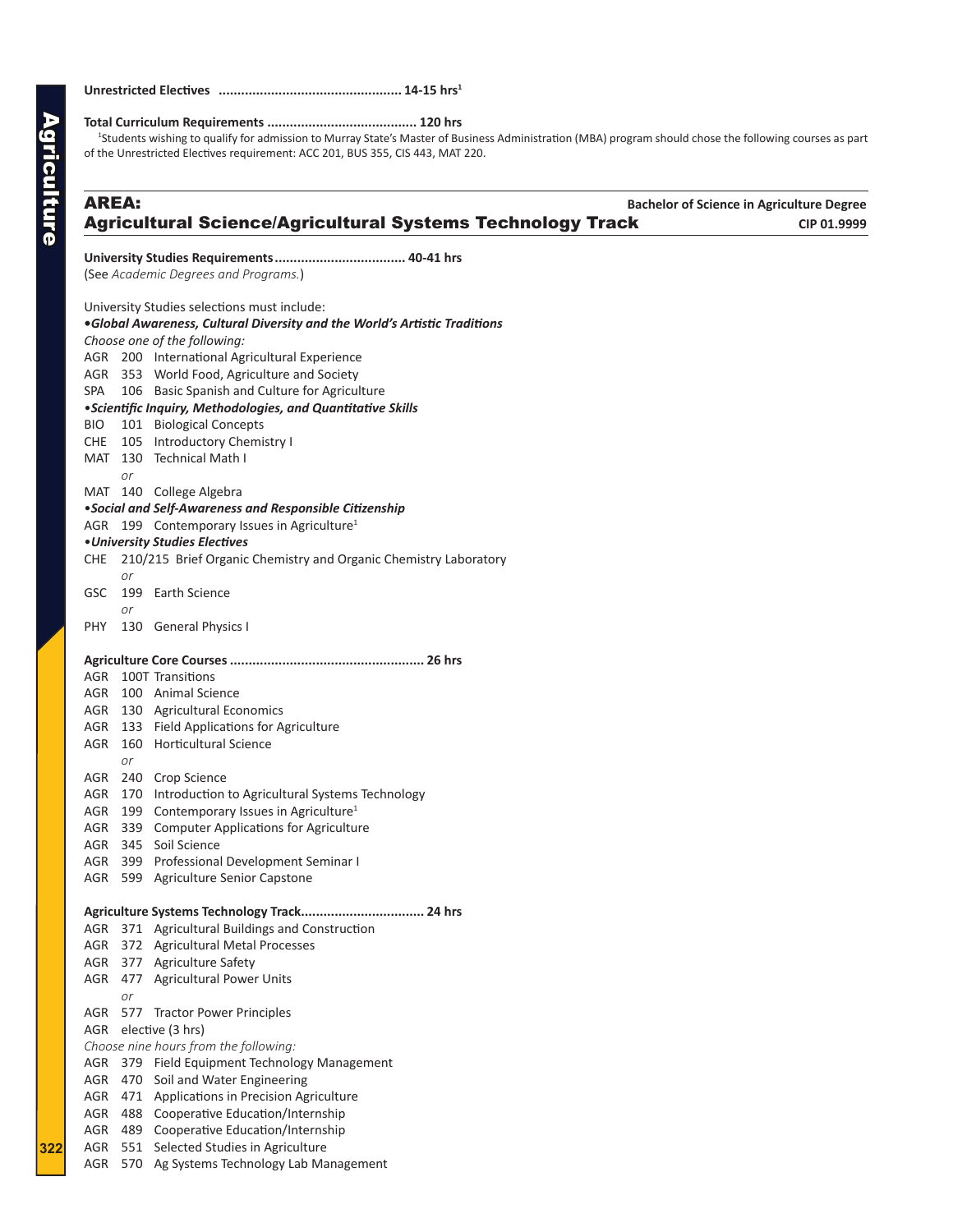- AGR 571 Advanced Precision Agriculture
- AGR 572 Advanced Metal Work
- AGR 573 Agriculture Processing Systems
- AGR 574 Agricultural Irrigation and Water
- AGR 575 Combine and Grain Handling Systems
- AGR 576 Agriculture Electrification Systems
- AGR 578 Research and Development of Agriculture Tractors and Equipment

### **Support Courses................................................................... 6 hrs**

AGR 471 Applications in Precision Agriculture

AGR 488 Cooperative Education/Internship

- *or select from the following:*
- AGR 489 Cooperative Education/Internship
- AGR 571 Advanced Precision Agriculture
- TSM 110 Electrical Systems I
- ITD 102 CAD Applications
- ITD 104 Computer-Aided Design
- ITD 107 Introduction to Technical Drawing and Computer Aided Drafting
- ITD 330 Machine Tool Processes

**Unrestricted Electives.................................................... 23-24 hrs**

#### **Total Curriculum Requirements ........................................ 120 hrs**

<sup>1</sup>AGR 199 will fulfill both the agriculture core and university studies elective.

# AREA: **Bachelor of Science in Agriculture Degree** Agricultural Science/Agronomy Track **CIP 01.9999**

**University Studies Requirements........................................ 42 hrs** (See *Academic Degrees and Programs.*)

| University Studies selections must include:                               |                              |                                                              |  |  |  |  |
|---------------------------------------------------------------------------|------------------------------|--------------------------------------------------------------|--|--|--|--|
| .Global Awareness, Cultural Diversity and the World's Artistic Traditions |                              |                                                              |  |  |  |  |
|                                                                           | Choose one of the following: |                                                              |  |  |  |  |
| AGR                                                                       |                              | 200 International Agricultural Experience                    |  |  |  |  |
| AGR                                                                       |                              | 353 World Food, Agriculture and Society                      |  |  |  |  |
| SPA                                                                       |                              | 106 Basic Spanish and Culture for Agriculture                |  |  |  |  |
|                                                                           |                              | • Scientific Inquiry, Methodologies, and Quantitative Skills |  |  |  |  |
| <b>BIO</b>                                                                |                              | 222 Botany: Plant Form and Function                          |  |  |  |  |
| <b>CHE</b>                                                                |                              | 105 Introductory Chemistry I                                 |  |  |  |  |
| MAT 140                                                                   |                              | College Algebra                                              |  |  |  |  |
|                                                                           |                              | •Social and Self-Awareness and Responsible Citizenship       |  |  |  |  |
| <b>BIO</b>                                                                | 103                          | Saving Planet Earth                                          |  |  |  |  |
|                                                                           | or                           |                                                              |  |  |  |  |
| <b>POL</b>                                                                |                              | 140 American National Government                             |  |  |  |  |
| AGR                                                                       |                              | 199 Contemporary Issues in Agriculture <sup>1</sup>          |  |  |  |  |
|                                                                           |                              | • University Studies Electives                               |  |  |  |  |
| CHE                                                                       |                              | 210 Brief Organic Chemistry                                  |  |  |  |  |
|                                                                           |                              | CHE 215 Organic Chemistry Laboratory                         |  |  |  |  |
|                                                                           |                              | GSC 199 Earth Science                                        |  |  |  |  |
|                                                                           |                              |                                                              |  |  |  |  |
| AGR                                                                       |                              | 100T Transitions                                             |  |  |  |  |
|                                                                           |                              | AGR 100 Animal Science                                       |  |  |  |  |
|                                                                           |                              | AGR 130 Agricultural Economics                               |  |  |  |  |
|                                                                           |                              | AGR 133 Field Applications for Agriculture                   |  |  |  |  |
| AGR                                                                       | 160                          | <b>Horticultural Science</b>                                 |  |  |  |  |
|                                                                           | or                           |                                                              |  |  |  |  |
| AGR                                                                       | 240                          | Crop Science                                                 |  |  |  |  |
| AGR                                                                       | 170                          | Introduction to Agricultural Systems Technology              |  |  |  |  |
| AGR                                                                       | 199                          | Contemporary Issues in Agriculture <sup>1</sup>              |  |  |  |  |
| AGR                                                                       | 339                          | <b>Computer Applications for Agriculture</b>                 |  |  |  |  |
| AGR                                                                       | 345                          | Soil Science                                                 |  |  |  |  |
| AGR                                                                       | 399                          | Professional Development Seminar I                           |  |  |  |  |
| AGR                                                                       | 599                          | <b>Agriculture Senior Capstone</b>                           |  |  |  |  |
|                                                                           |                              |                                                              |  |  |  |  |
|                                                                           |                              |                                                              |  |  |  |  |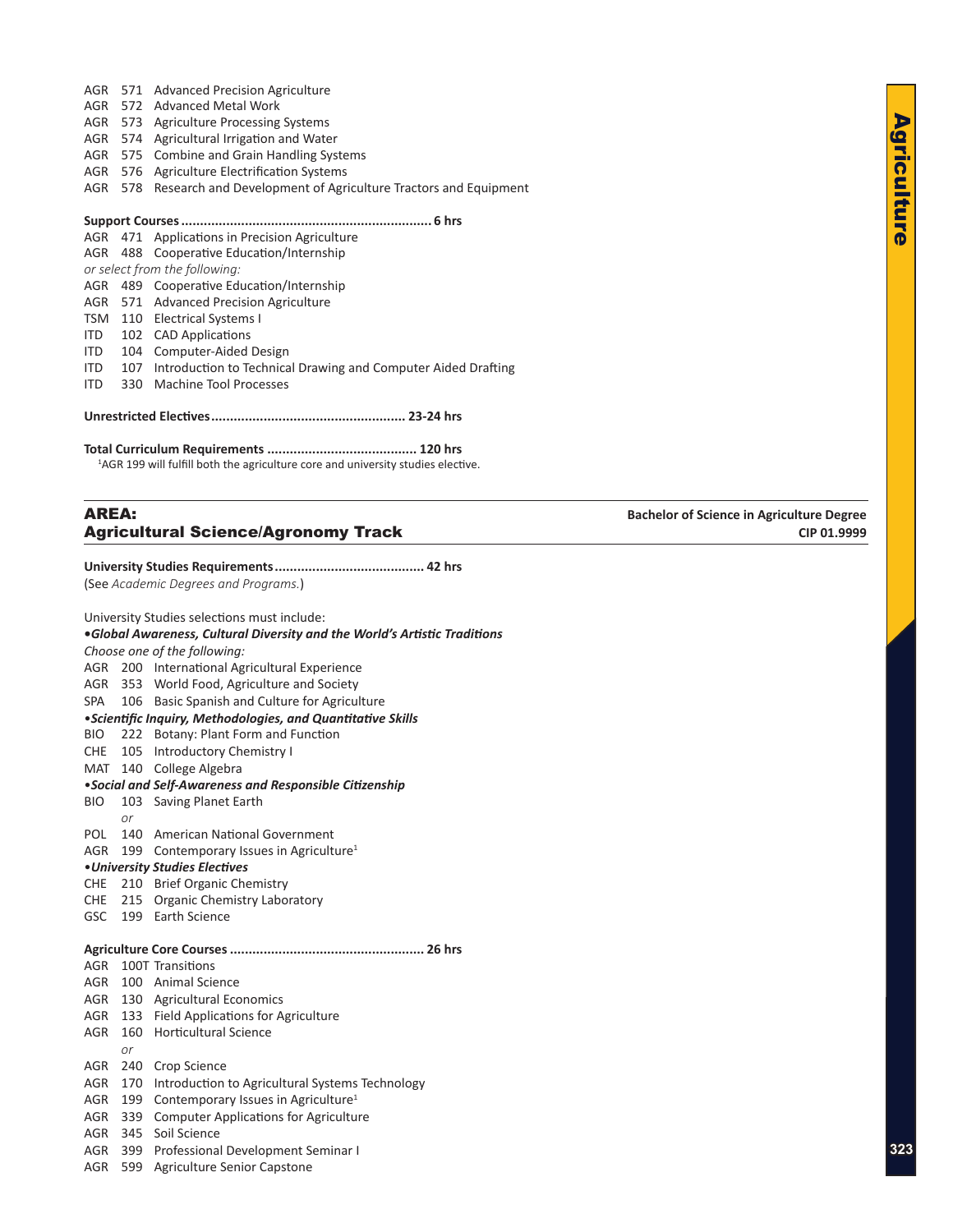|              |    | AGR 378 Agricultural Environmental Management Systems                                        |                                                  |
|--------------|----|----------------------------------------------------------------------------------------------|--------------------------------------------------|
|              |    | AGR 455 Soil Management                                                                      |                                                  |
|              |    | AGR 470 Soil and Water Engineering                                                           |                                                  |
|              |    | AGR 471 Applications in Precision Agriculture                                                |                                                  |
|              |    | AGR 542 Plant Breeding I                                                                     |                                                  |
|              |    | AGR 546 Integrated Pest Management                                                           |                                                  |
|              |    | AGR 547 Crop Management                                                                      |                                                  |
|              |    | AGR 549 Weeds and Their Control                                                              |                                                  |
|              |    |                                                                                              |                                                  |
|              |    |                                                                                              |                                                  |
|              |    | Choose one of the following support course emphases.                                         |                                                  |
|              |    |                                                                                              |                                                  |
|              |    | <b>Practicum Emphasis</b>                                                                    |                                                  |
|              |    | AGR 498 Agronomy Practicum                                                                   |                                                  |
|              |    | Choose one of the following:                                                                 |                                                  |
|              |    | AGR 330 Principles of Agribusiness                                                           |                                                  |
|              |    | AGR 433 Farm Management                                                                      |                                                  |
|              |    | AGR 571 Advanced Precision Agriculture                                                       |                                                  |
|              |    |                                                                                              |                                                  |
|              |    | <b>Research Emphasis</b>                                                                     |                                                  |
|              |    | AGR 328 Statistics for Food and Agriculture                                                  |                                                  |
|              |    | AGR 571 Advanced Precision Agriculture                                                       |                                                  |
| BIO.         |    | 300 Introductory Microbiology                                                                |                                                  |
|              |    | Agronomy advisor approved research electives (5 hrs)                                         |                                                  |
|              |    |                                                                                              |                                                  |
|              |    | <b>Sales/Production Emphasis</b>                                                             |                                                  |
|              |    | AGR 330 Principles of Agribusiness                                                           |                                                  |
|              |    | AGR 433 Farm Management                                                                      |                                                  |
|              |    | AGR 333 Agribusiness Records and Analysis                                                    |                                                  |
|              |    | AGR 336 Agricultural Marketing and Price Analysis                                            |                                                  |
|              | or |                                                                                              |                                                  |
|              |    | AGR 337 Agricultural Sales and Merchandising                                                 |                                                  |
|              |    | Agronomy advisor approved electives (3 hrs)                                                  |                                                  |
|              |    |                                                                                              |                                                  |
|              |    |                                                                                              |                                                  |
|              |    |                                                                                              |                                                  |
|              |    |                                                                                              |                                                  |
|              |    | <sup>1</sup> AGR 199 will fulfill both the agriculture core and university studies elective. |                                                  |
|              |    |                                                                                              |                                                  |
| <b>AREA:</b> |    |                                                                                              | <b>Bachelor of Science in Agriculture Degree</b> |
|              |    | <b>Agricultural Science/Horticulture Track</b>                                               | CIP 01.9999                                      |
|              |    |                                                                                              |                                                  |
|              |    |                                                                                              |                                                  |
|              |    | (See Academic Degrees and Programs.)                                                         |                                                  |
|              |    |                                                                                              |                                                  |
|              |    | University Studies selections must include:                                                  |                                                  |
|              |    | .Global Awareness, Cultural Diversity and the World's Artistic Traditions                    |                                                  |
|              |    | Choose one of the following:                                                                 |                                                  |
|              |    | AGR 200 International Agricultural Experience                                                |                                                  |
|              |    | AGR 353 World Food, Agriculture and Society                                                  |                                                  |
| SPA          |    | 106 Basic Spanish and Culture for Agriculture                                                |                                                  |
|              |    | • Scientific Inquiry, Methodologies, and Quantitative Skills                                 |                                                  |
| <b>BIO</b>   |    | 222 Botany: Plant Form and Function                                                          |                                                  |
|              |    | CHE 101 Consumer Chemistry                                                                   |                                                  |
|              | or |                                                                                              |                                                  |
|              |    | CHE 105 Introductory Chemistry I                                                             |                                                  |
|              |    | MAT 140 College Algebra                                                                      |                                                  |
|              |    | • Social and Self-Awareness and Responsible Citizenship                                      |                                                  |
|              |    | AGR 199 Contemporary Issues in Agriculture <sup>1</sup>                                      |                                                  |
|              |    | • University Studies Electives                                                               |                                                  |

**Agronomy Track ................................................................. 25 hrs**

AGR 346 Soil Science Laboratory

CHE 210 Brief Organic Chemistry

*and*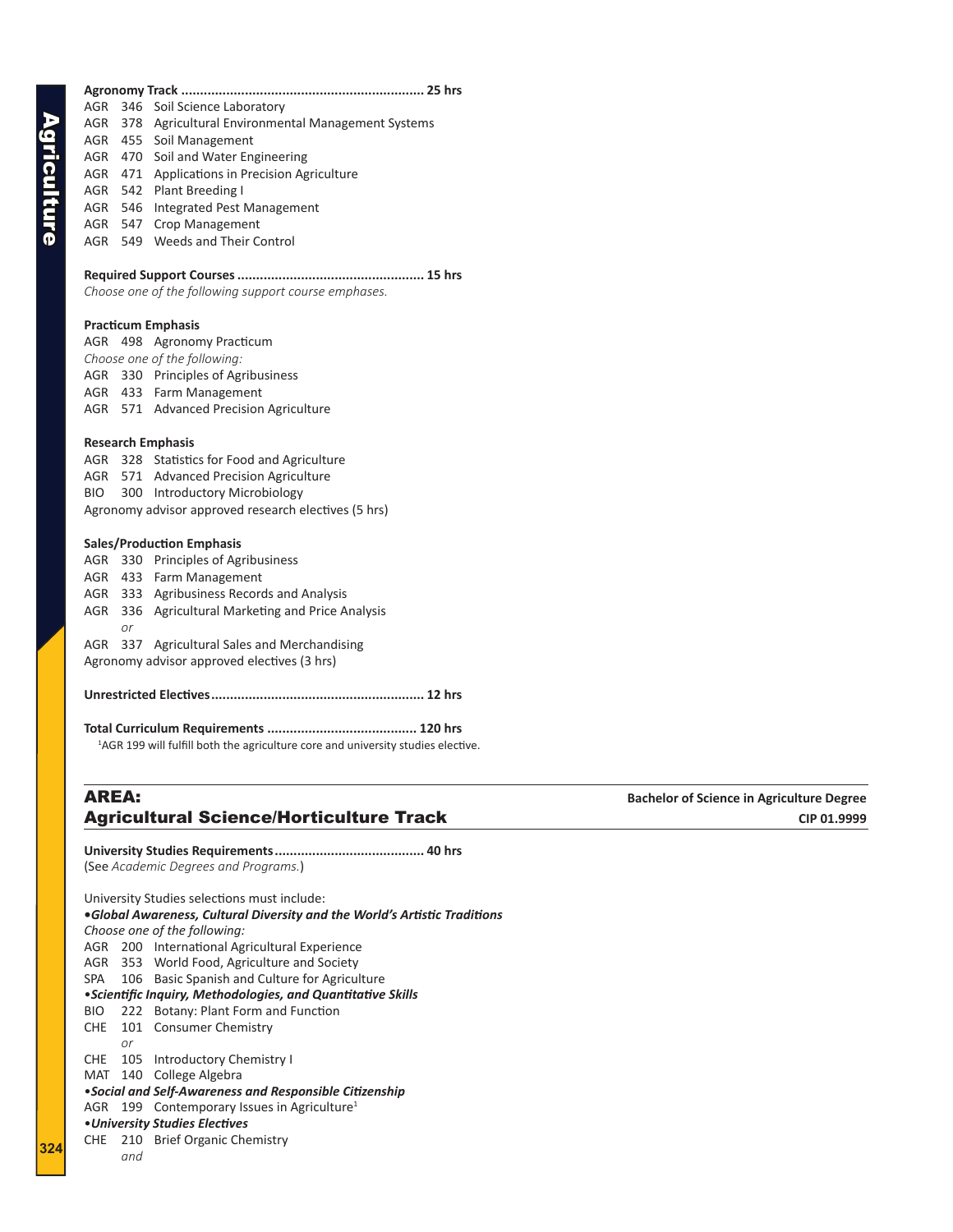|  |  | CHE 215 Organic Chemistry Laboratory |  |
|--|--|--------------------------------------|--|
|--|--|--------------------------------------|--|

*or* GSC 199 Earth Science

| AGR        |           | 100T Transitions                                 |
|------------|-----------|--------------------------------------------------|
| AGR        |           | 100 Animal Science                               |
| AGR        |           | 130 Agricultural Economics                       |
| AGR        | 133       | <b>Field Applications for Agriculture</b>        |
| AGR        | 160       | <b>Horticultural Science</b>                     |
|            | or        |                                                  |
| <b>AGR</b> | 240       | Crop Science                                     |
| AGR        | 170       | Introduction to Agricultural Systems Technology  |
| <b>AGR</b> | 199       | Contemporary Issues in Agriculture <sup>1</sup>  |
| <b>AGR</b> | 339       | <b>Computer Applications for Agriculture</b>     |
| AGR        | 345       | Soil Science                                     |
| AGR        | 399       | Professional Development Seminar I               |
| AGR        | 599       | <b>Agriculture Senior Capstone</b>               |
|            |           |                                                  |
|            |           |                                                  |
|            |           |                                                  |
| AGR        | 263       | <b>Woody Plant Materials I</b>                   |
| AGR        | 346       | Soil Science Laboratory                          |
| AGR        | 360       | Greenhouse Production and Management             |
| AGR        | 361       | Horticulture and Greenhouse Management Practicum |
|            | or        |                                                  |
| AGR        | 460       | Professional Experience in Horticulture          |
| AGR        | 363       | <b>Woody Plant Materials II</b>                  |
| <b>AGR</b> | 365       | <b>Herbaceous Plant Materials</b>                |
| AGR        | 367       | Residential Landscape Design                     |
|            | or        |                                                  |
| <b>AGR</b> | 462       | Fine Turf Management                             |
| AGR        | or<br>563 | Arboriculture                                    |

AGR 461 Plant Propagation

AGR electives (6 hrs)

**Unrestricted Electives......................................................... 29 hrs**

**Total Curriculum Requirements ........................................ 120 hrs** <sup>1</sup>AGR 199 will fulfill both the agriculture core and university studies elective.

**University Studies Requirements........................................ 40 hrs** (See *Academic Degrees and Programs.*)

University Studies selections must include: •*Global Awareness, Cultural Diversity and the World's Artistic Traditions Choose one of the following:* AGR 200 International Agricultural Experience AGR 353 World Food, Agriculture and Society SPA 106 Basic Spanish and Culture for Agriculture •*Scientific Inquiry, Methodologies, and Quantitative Skills* BIO 101 Biological Concepts CHE 105 Introductory Chemistry I MAT 120 College Algebra with Business Applications *or* MAT 140 College Algebra •*Social and Self-Awareness and Responsible Citizenship* BIO 103 Saving Planet Earth *or* POL 140 American National Government

AGR 199 Contemporary Issues in Agriculture<sup>1</sup>

MAJOR: **Bachelor of Science/Bachelor of Arts Degree Agricultural Science CIP 01.9999 CIP 01.9999**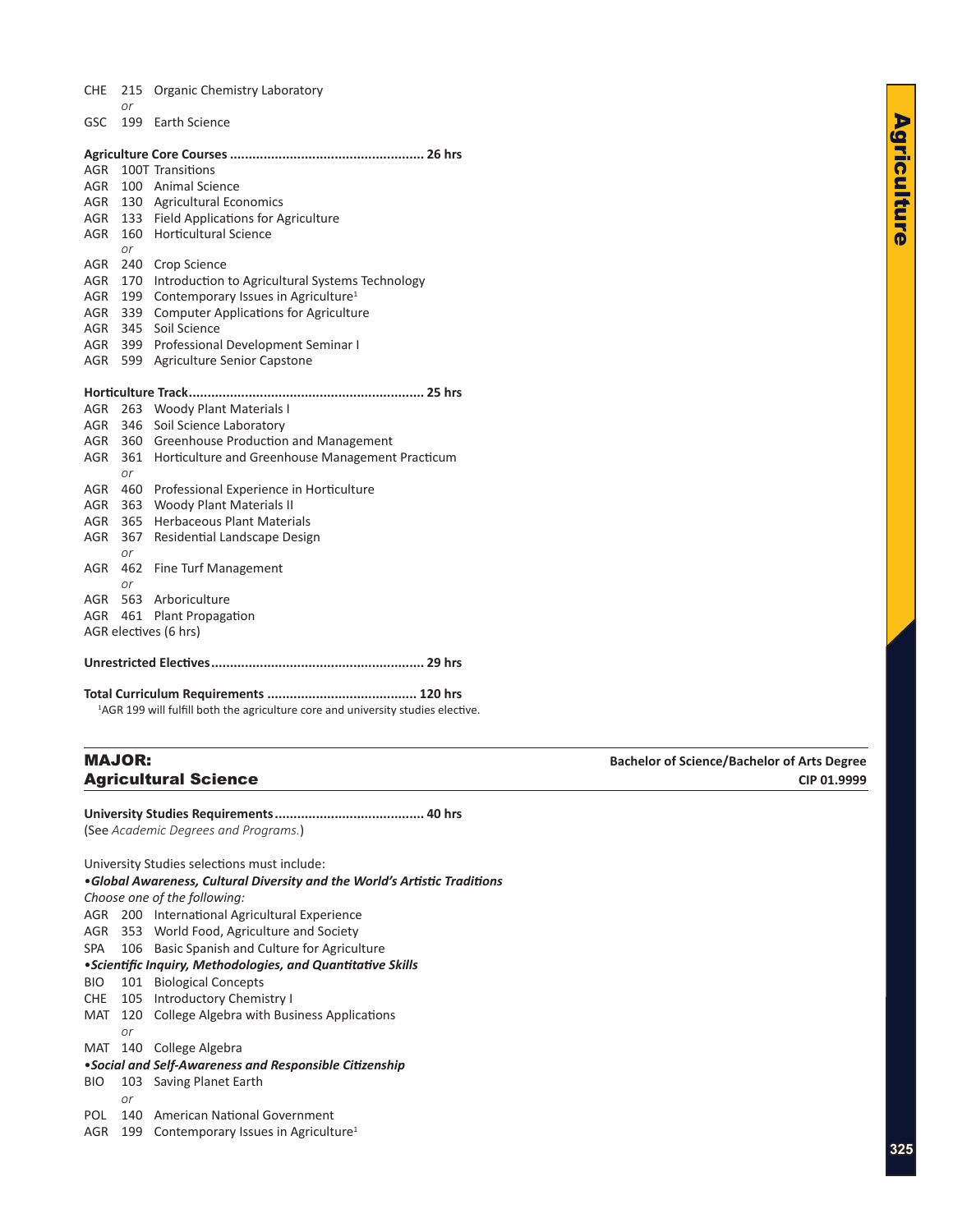## <span id="page-11-0"></span>•*University Studies Electives*

CHE 210/215 Brief Organic Chemistry and Organic Chemistry Laboratory *or*

GSC 199 Earth Science

|     |         | AGR 100T Transitions                                |  |
|-----|---------|-----------------------------------------------------|--|
|     |         | AGR 100 Animal Science                              |  |
|     |         | AGR 130 Agricultural Economics                      |  |
|     |         | AGR 133 Field Applications for Agriculture          |  |
| AGR |         | 160 Horticultural Science                           |  |
|     | or      |                                                     |  |
| AGR |         | 240 Crop Science                                    |  |
| AGR |         | 170 Introduction to Agricultural Systems Technology |  |
| AGR | 199     | Contemporary Issues in Agriculture <sup>1</sup>     |  |
|     | AGR 339 | <b>Computer Applications for Agriculture</b>        |  |
|     |         | AGR 345 Soil Science                                |  |
|     |         | AGR 399 Professional Development Seminar I          |  |
|     | AGR 599 | Agriculture Senior Capstone                         |  |
|     |         | AGR electives (12 hrs)                              |  |
|     |         |                                                     |  |
|     |         |                                                     |  |
|     |         |                                                     |  |
|     |         |                                                     |  |
|     |         |                                                     |  |

<sup>1</sup>AGR 199 will fulfill both the agriculture core and university studies elective.

#### **Agriculture Minor............................................................... 21 hrs**

Program must be approved by an advisor with at least six hours of 300-level or above completed at Murray State. Six hours must be upperlevel courses.

# **Golf Course Management................................................... 21 hrs**

ACC 200; AGR 160, 345, 460; MGT 350; and three hours of electives selected from either AGR 462 or MGT 370. Six hours must be upperlevel courses.

## Graduate Program

Graduate Coordinator - Alyx Shultz 216S Oakley Applied Science Building 270-809-6925

The Master of Science in Agriculture provides concentration in agricultural science. The concentration also services agriculture education. An on-line masters is available by taking a series of advisor approved web classes. Please contact the graduate coordinator for details.

### **Requirements for Admission**

Applicants must meet all Murray State University requirements (see *Graduate Admissions*). The status (conditional/unconditional) of an applicant must be determined before the student enrolls in the first class. Additional requirements for unconditional and conditional admission are as follows.

#### **Unconditional**

For unconditional admission, students must meet both of the following requirements:

- •An overall grade point average (GPA) of 3.0 in the last 60 hours of undergraduate work; and
- •The equivalent of an undergraduate area or major in agriculture is required.

#### **Conditional**

Students may be conditionally admitted according to the following requirements:

•An undergraduate GPA of at least 2.75 or a GPA of 3.0 in the last 60 hours of undergraduate work; and

•In some cases, students without the undergraduate area or major may be admitted on the condition of significant agricultural work experience and/or complete prerequisites consisting of at least the undergraduate agriculture core courses in a respective field. The plan of study must be approved by the advisor and graduate coordinator and may allow taking of a combination of undergraduate/graduate courses concurrently.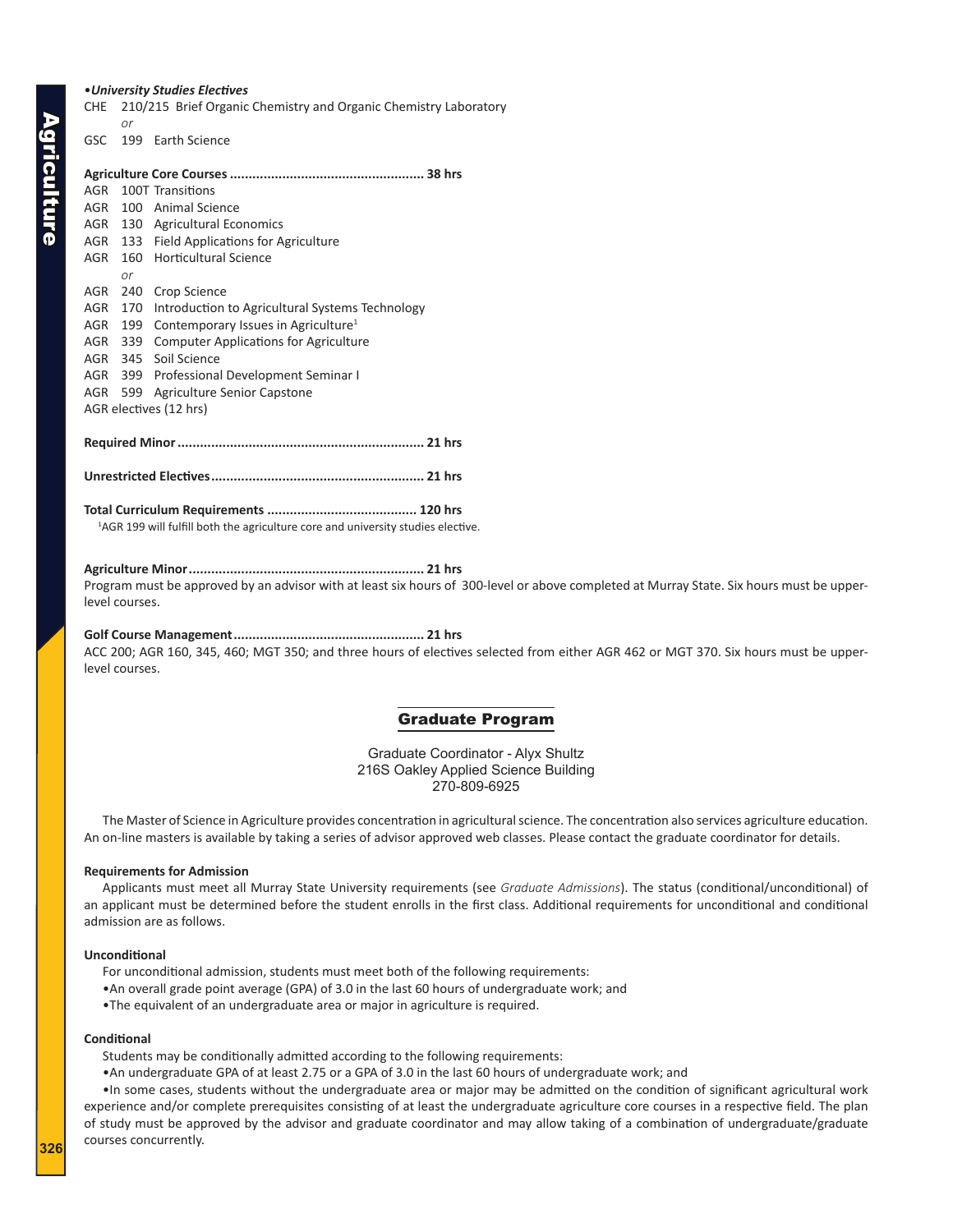Agriculture Agriculture

<span id="page-12-0"></span>Upon completion of nine hours of graduate work a student admitted conditionally must have a 3.0 GPA or the student will be dropped from the program. A graduate student dropped for academic reasons may reapply after withdrawal from the graduate program for one semester. Readmission decisions will be made according to the recommendation of an appointed graduate admissions committee. **Note:** L=literature; R=research; PT=professional training. See page 68.

## **Master of Science: Agriculture** and the control of the city of the city of the city of the city of the city of the city of the city of the city of the city of the city of the city of the city of the city of the city of th

## **THESIS REQUIREMENTS**

### **Total Course Requirements............................................. 31 hours**

- AGR 686 Training and Presentation Development Strategies for Agricultural Audiences
- AGR 713 Graduate Computer Applications<sup>R</sup>
- AGR 720 Experimental Design and Statistical Analysis
- AGR 722 Graduate Capstone Seminar<sup>1, PT</sup>
- AGR 735 Research Methodology
- AGR  $798$  Thesis<sup>R</sup>
- AGR 799 Thesis $R$

#### **Specialty............................................................................. 12 hrs**

*600- or 700-level, approved by faculty advisor.*

The specialty area courses may be chosen, in consultation with an advisor, from courses that most effectively achieve the student's educational goals.

#### **Other Degree Requirements**

Comprehensive written examination over coursework.

<sup>1</sup>Class must be taken during the last semester of enrollment. Each student will be expected to prepare and present one seminar based on their thesis project.

## **NON-THESIS REQUIREMENTS**

#### **Total Course Requirements............................................. 31 hours**

AGR 686 Training and Presentation Development Strategies for Agricultural Audiences

AGR 700 Research in Agriculture $R,1$ 

AGR 713 Graduate Computer Applications

AGR 720 Experimental Design and Statistical Analysis

AGR 722 Graduate Capstone Seminar<sup>2, PT</sup>

AGR 735 Research Methodology<sup>L</sup>

#### **Specialty............................................................................. 15 hrs**

*600- or 700-level, approved by faculty advisor.*

The specialty area courses may be chosen, in consultation with an advisor, from courses that most effectively achieve the student's educational goals.

#### **Other Degree Requirements**

Comprehensive written examination, oral examination, and research presentation.

<sup>1</sup>Course must include a creative component or significant research report.

2 Class must be taken during the last semester of enrollment. Each student will be expected to prepare and present one seminar based on their creative component, research report or work experience.

## **Master of Science: Agriculture/Agribusiness Economics Concentration**  $\text{CP 01.9999}$

#### **NON-THESIS ONLY**

## **Total Course Requirements..................................... 31 hours**

AGR 686 Training and Presentation Development Strategies for Agricultural Audiences

AGR 700 Research in Agriculture  $R,1,2$  (6 hrs)

AGR 713 Graduate Computer Applications

AGR 720 Experimental Design and Statistical Analysis

AGR 722 Graduate Capstone Seminar PT

AGR 735 Research Methodology  $L, 3$ 

#### **Agribusiness Economics Concentration**

*Select 12 hours from the following:*

AGR 628 Agriculture, Food and Rural Law

AGR 631 Agricultural Finance

AGR 652 Agricultural Policy

- AGR 739 Agribusiness Management
- AGR 744 Graduate Cooperative Education<sup>4</sup>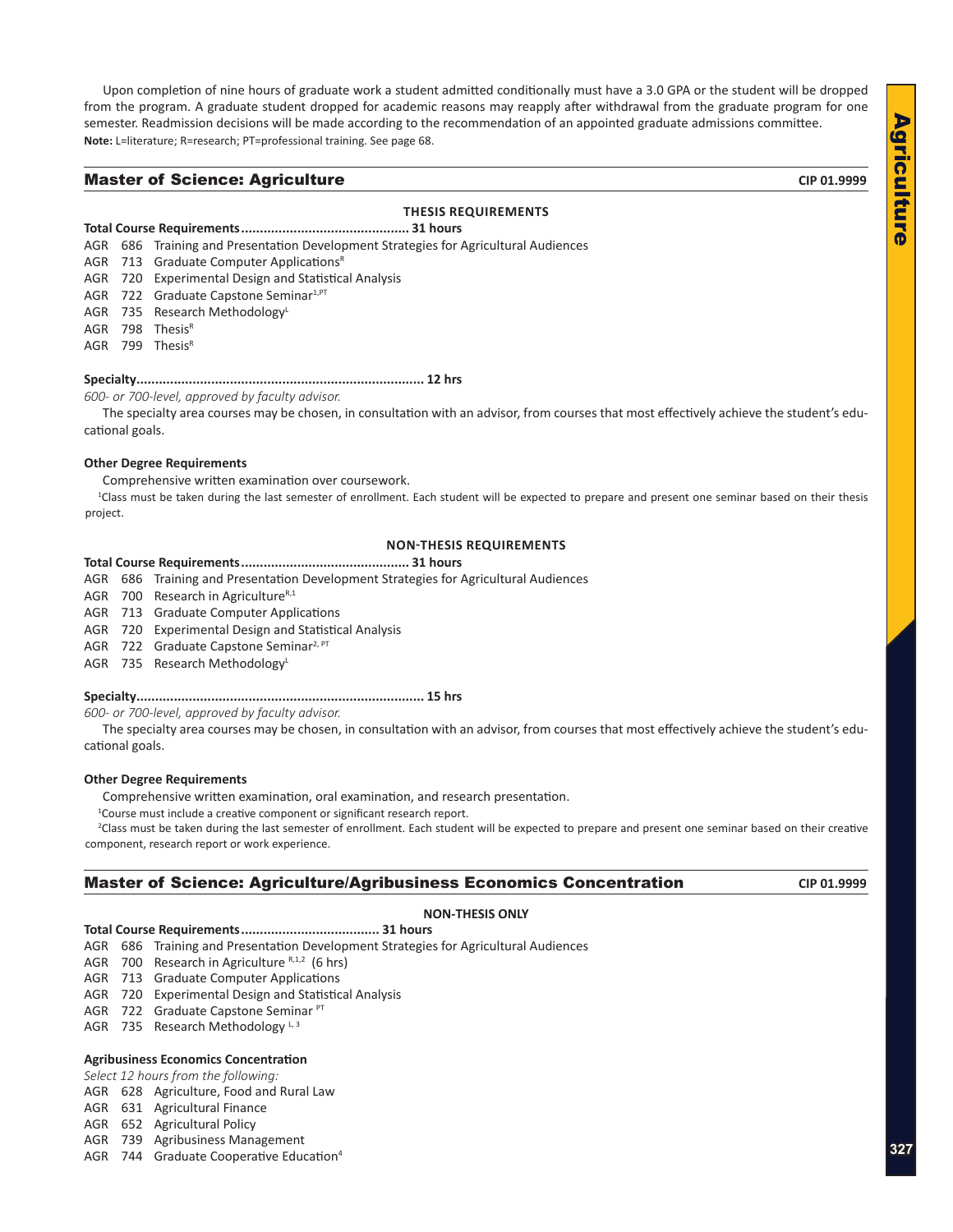Advisors may approve substitutions to non-core courses in special situations or to better align coursework with the student's professional goals. Students should consult with their advisor to identify appropriate online courses among the following prefixes: ACC, AGR, COM, ECO, FIN, MGT, or MKT. Note: No more than two classes from ACC, ECO, FIN, MGT or MKT may be taken.

1 Must include a significant creative or scholarly component that will be presented as part of a student's final oral presentation. See HSOA Creative Component Guidelines for details.

2 Must be taken with advisor/committee chair.

<sup>3</sup>Can be substituted with AED 735.

<sup>4</sup> Experience must be related to agribusiness and approved by advisor prior to enrollment.

## Master of Science: Agriculture/Agricultural Education Concentration **CIP 01.9999**

# **NON-THESIS ONLY**

# **Total Course Requirements..................................... 31 hours**

- AGR 686 Training and Presentation Development Strategies for Agricultural Audiences
- AGR 700 Research in Agriculture R,1,2 (6 hrs)
- AGR 713 Graduate Computer Applications
- AGR 720 Experimental Design and Statistical Analysis
- AGR 722 Graduate Capstone Seminar<sup>3, PT</sup>
- AGR 735 Research Methodology  $L, 4$

## **Agricultural Education Concentration**

*Select 12 hours from the following:*

- AED 682 Instructional Design for Agricultural Education
- AED 683 Instructional Material in Agricultural Education
- AED 684 Beginning Teacher Workshop5
- AED 685 Teaching Adults in Agriculture
- AED 735 Qualitative Research Methods

Advisors may approve substitutions to non-core courses in special situations or to better align coursework with the student's professional goals. Students should consult with their advisor to identify appropriate online courses among the following prefixes: AGR, COM, CTE, EDU, or NLS.

1 Must include a significant creative or scholarly component that will be presented as part of a student's final oral presentation. See HSOA Creative Component Guidelines for details.

- 2 Must be taken with advisor/committee chair.
- <sup>3</sup>Must be taken during semester of graduation.
- 4 Can be substituted with AED 735.

<sup>5</sup>Intended for current secondary agriculture teachers. Kentucky teachers should enroll the fall following completion of the first year of teaching.

## **Master of Science: Agriculture/Sustainable Agriculture Concentration <b>CIP** 01.9999

#### **Total Course Requirements..................................... 31 hours**

- AGR 686 Training and Presentation Development Strategies for Agricultural Audiences
- AGR 700 Research in Agriculture  $R,1,2$  (6 hrs)
- AGR 713 Graduate Computer Applications
- AGR 720 Experimental Design and Statistical Analysis
- AGR 722 Graduate Capstone Seminar<sup>3, PT</sup>
- AGR 735 Research Methodology<sup>L</sup>

#### **Sustainable Agriculture Concentration**

- *Select 12 hours from the following:*
- AGR 655 Advanced Soil Fertility4
- AGR 661 Sustainable Agriculture
- AGR 662 Principles of Agroecology
- AGR 671 Advanced Precision Agriculture
- AGR 744 Graduate Cooperative Education<sup>5</sup>

Advisors my approve substitutions to non-core courses in special situations or to better align coursework with the student's professional goals. Students should consult with their advisor to identify appropriate online courses among the following prefixes: AED, AGR, GSC, WSC.

1 Must include a significant creative or scholarly component that will be presented as part of a student's final oral presentation. See HSOA Creative Component Guidelines for details.

2 Must be taken with advisor/committee chair.

<sup>3</sup>Must be taken during semester of graduation.

4 See current Academic Bulletin for prerequisite requirements.

<sup>5</sup> Experience must be related to sustainable agriculture and approved by advisor prior to enrollment.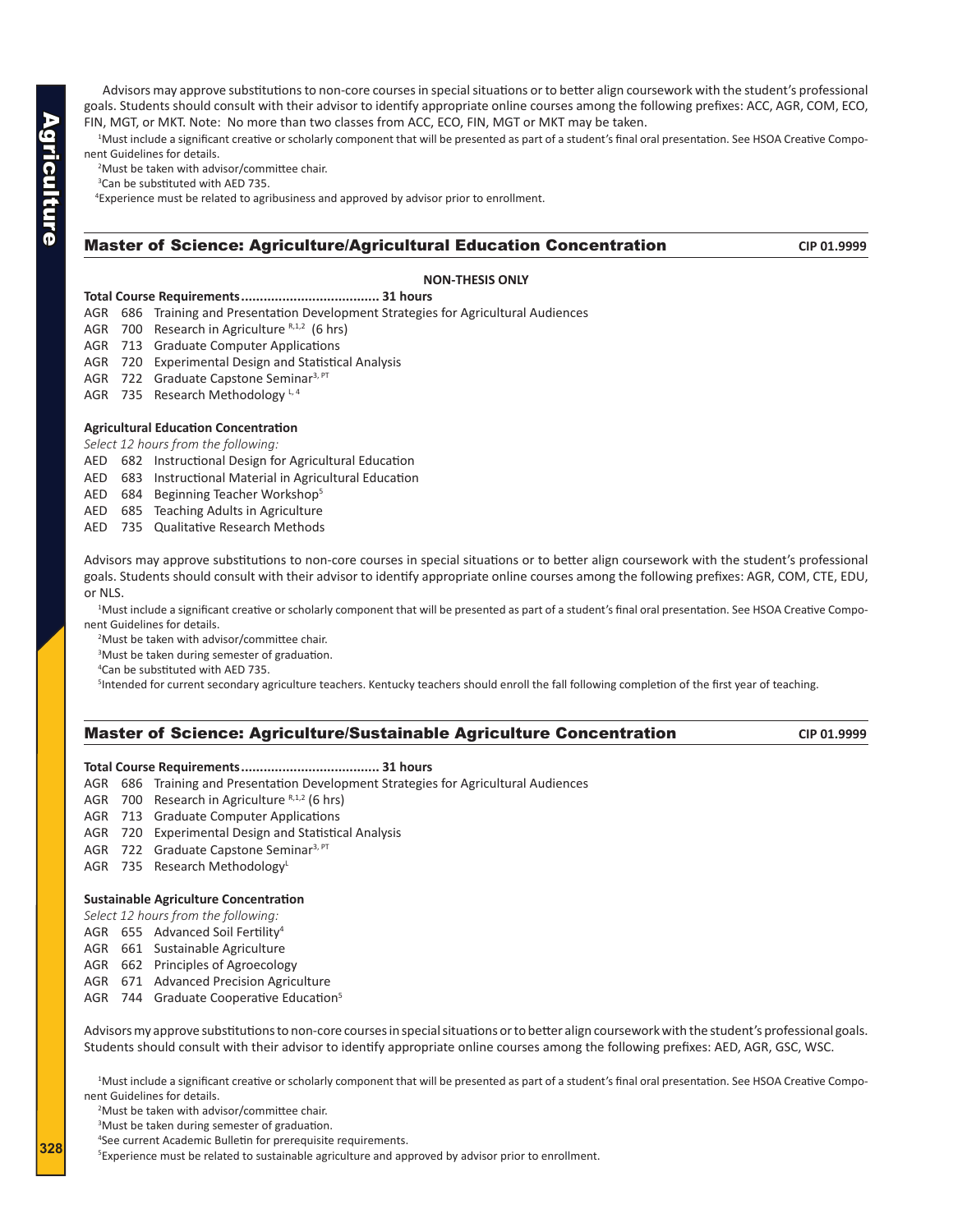# <span id="page-14-0"></span>**Master of Science: Agriculture/Veterinary Hospital Management Concentration** CIP 01.9999 **THESIS OR NON-THESIS Total Course Requirements......................................... 31 hours** AGR 700 Research in Agriculture  $R,1,2$  (6 hrs) *or* AGR 798/799 Thesis<sup>3</sup> (6 hrs)

Agriculture

Agriculture

**329**

#### AGR 720 Experimental Design and Statistical Analysis

AGR 722 Graduate Capstone SeminarPT

AGR 735 Research Methodology

#### **Veterinary Hospital Management Concentration**

AGR 680 Veterinary Products

AGR 682 Veterinary Practice and Operations

AGR 683 Veterinary Law and Ethics

AGR 713 Graduate Computer Applications

MGT 654 Seminar in Human Resource Management

600-700 level elective in AGR, BUS, MGT, MKT, or Human Resources

Students completing this degree will also receive the Veterinary Hospital Management Certificate.

1 Must include a significant creative or scholarly component that will be presented as part of a student's final oral presentation. See HSOA Creative Component Guidelines for details.

2 Must be taken with advisor/committee chair.

3 Students who plan to pursue a terminal degree are encouraged to enroll in AGR 798/799 in lieu of AGR 700.

4 Must be taken during semester of graduation.

# Department of Animal and Equine Science

212 Oakley Applied Science South

270-809-3327

**Interim Head:** O.L. Robertson. **Faculty:** Atkerson, Conover, Davis, Porr, Robertson, Robinson, A. Shultz, Van Hooser.

The Department of Animal and Equine Science offers a Bachelor of Science in Agriculture degree with three emphases: (1) food animal emphasis and (2) equine science emphasis and (3) equine management. The department also offers a minor in equine science. Career preparations include the scientific study of feeding, breeding, management and marketing of animals and their products along with the multitude of related businesses and industries.

Facilities for animal and equine science include an equine center, rodeo facilities, and a beef cattle complex including a registered Angus herd and stocker calf intensive grazing systems.

| <b>AREA:</b> |    |                                                                      | <b>Bachelor of Science in Agriculture Degree</b> |
|--------------|----|----------------------------------------------------------------------|--------------------------------------------------|
|              |    | <b>Animal Technology/Animal/Equine Science Track</b>                 | CIP 51.0808                                      |
|              |    | (See Academic Degrees and Programs.)                                 |                                                  |
|              |    |                                                                      |                                                  |
|              |    | University Studies selections must include:                          |                                                  |
|              |    | • Scientific Inquiry, Methodologies, and Quantitative Skills         |                                                  |
| BIO.         |    | 101 Biological Concepts                                              |                                                  |
|              | or |                                                                      |                                                  |
| BIO.         |    | 221 Zoology: Animal Form and Function                                |                                                  |
| MAT          |    | 140 College Algebra                                                  |                                                  |
|              |    | and one of the following:                                            |                                                  |
|              |    | CHE 101 Consumer Chemistry                                           |                                                  |
|              |    | CHE 105 Introductory Chemistry I                                     |                                                  |
|              |    | CHE 201 General College Chemistry                                    |                                                  |
|              |    | • Social and Self-Awareness and Responsible Citizenship              |                                                  |
|              |    | AGR 199 Contemporary Issues in Agriculture                           |                                                  |
|              |    | • University Studies Electives                                       |                                                  |
|              |    | Choose one of the following:                                         |                                                  |
|              |    | CHE 210/215 Brief Organic Chemistry and Organic Chemistry Laboratory |                                                  |
| <b>CHE</b>   |    | 202 General Chemistry and Qualitative Analysis                       |                                                  |
| GSC          |    | 101 The Earth and the Environment                                    |                                                  |
| GSC          |    | 102 Earth Through Time                                               |                                                  |
| GSC          |    | 199 Earth Science                                                    |                                                  |
|              |    |                                                                      |                                                  |
|              |    |                                                                      |                                                  |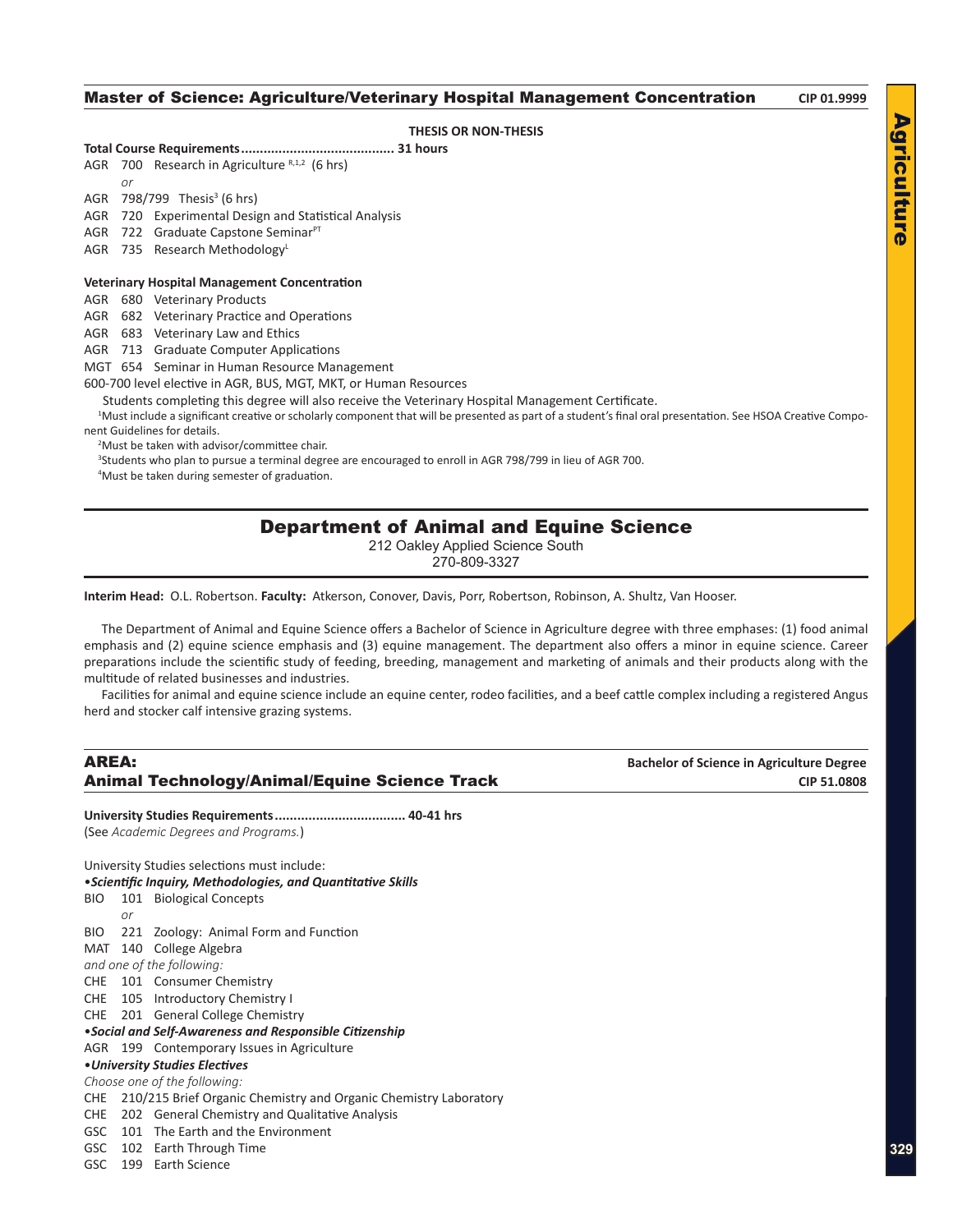**330**

AGR 100T Transitions AGR 100 Animal Science AGR 300 Principles of Animal Nutrition AGR 310 Applications in Animal Technology AGR 339 Computer Applications for Agriculture AGR 399 Professional Development Seminar I AGR 504 Diseases of Livestock AGR 599 Agriculture Senior Capstone *and one of the following:* AGR 170 Introduction to Agricultural Systems Technology AGR 377 Agriculture Safety AGR 375 Animals Emergency Preparedness *and one of the following:* AGR 403 Equine Reproduction AGR 506 Reproductive Physiology AGR 523 Artificial Insemination Techniques for Cattle **Required Emphasis Courses........................................... 23-24 hrs** *Choose one of the following emphases.* **Food Animal Emphasis** AGR 130 Agricultural Economics AGR 133 Field Applications for Agriculture AGR 240 Crop Science AGR 345 Soil Science *and two of the following:* AGR 311 Beef Science AGR 321 Poultry Science AGR 324 Veterinary Diagnostic Imaging AGR 326 Swine Science *and one of the following:* AGR 301 Livestock Judging and Evaluation AGR 313 Livestock Production Management Systems AGR 320 Livestock Behavioral Analysis AGR 402 Advanced Livestock Judging *and one of the following:* AGR 502 Advanced Nutrition AGR 503 Genetics and Animal Breeding AGR 512 Beef Cattle Management Systems **Equine Management Emphasis** AGR 101 Basic Stock Seat Horsemanship *or* AGR 111 Basic Forward Seat Equitation AGR 130 Agricultural Economics AGR 133 Field Applications for Agriculture AGR 201 Intermediate Horsemanship AGR 302 Horse Science AGR 309 Equine Facility Management *or* AGR 317 Equine Health Care and Management AGR 318 Equine Forage Management *or* AGR 319 Equine Nutrition and Feeding *and one of the following:* AGR 304 Advanced Stock Seat AGR 306 Advanced Forward Seat AGR 405 Equine Behavior Modification AGR 514 Teaching Students Horsemanship **Equine Science Emphasis** AGR 101 Basic Stock Seat Horsemanship *or* AGR 111 Basic Forward Seat Equitation AGR 130 Agricultural Economics

**Agriculture Core Courses.................................................... 24 hrs**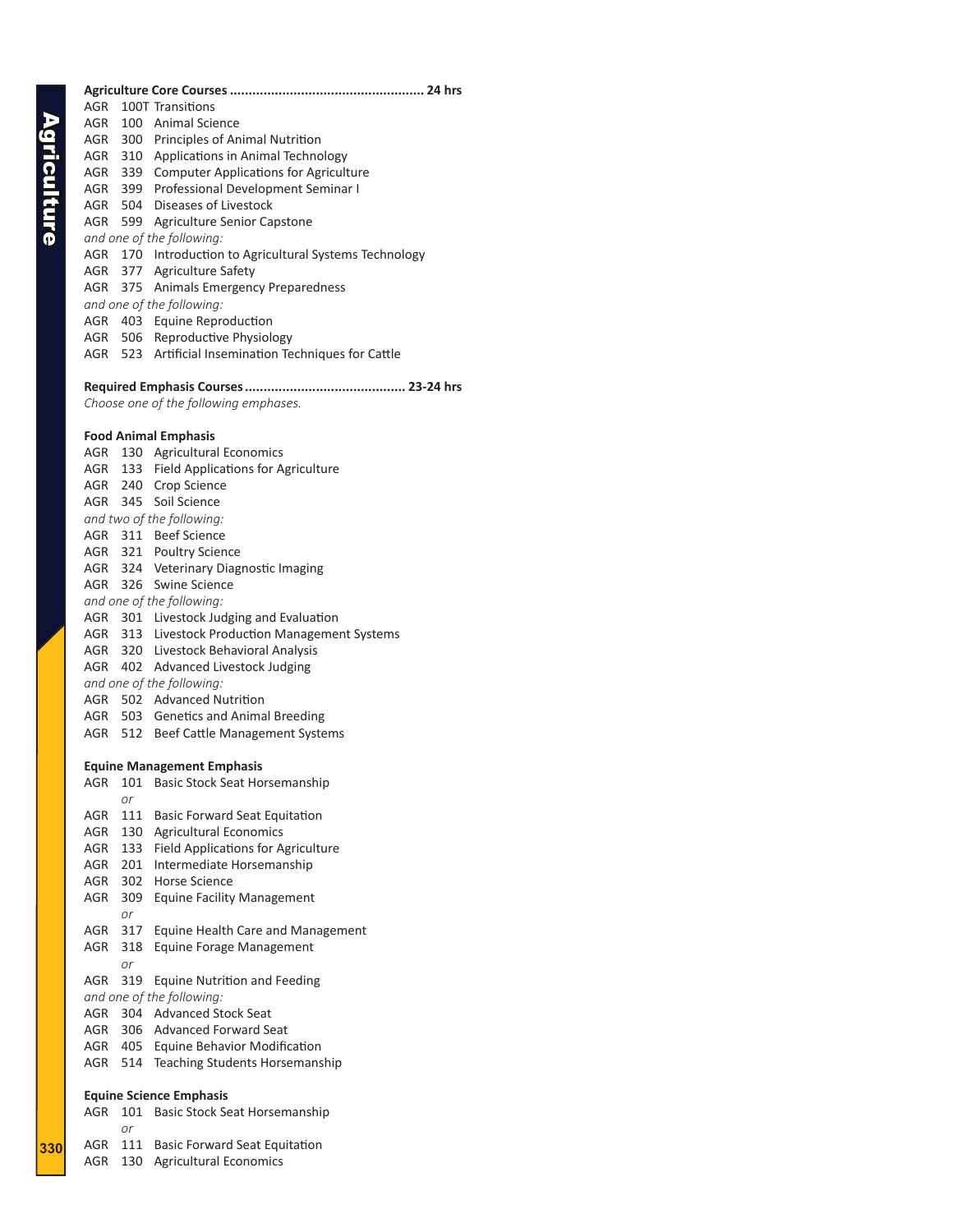<span id="page-16-0"></span>

| AGR |     | 302 Horse Science                         |
|-----|-----|-------------------------------------------|
| AGR |     | 303 Advanced Horse Science                |
| AGR |     | 309 Equine Facility Management            |
|     | or  |                                           |
|     |     | AGR 317 Equine Health Care and Management |
| AGR |     | 315 Equine Exercise Physiology            |
| AGR |     | 318 Equine Forage Management              |
|     | or  |                                           |
| AGR | 319 | Equine Nutrition and Feeding              |

AGR 407 Equine Selection and Evaluation

#### **Required Support Courses ................................................. 12 hrs**

*Choose the following support courses for the equine management or equine science emphases only:*

#### **Equine Management**

|                       |  | AGR 330 Principles of Agribusiness          |  |  |
|-----------------------|--|---------------------------------------------|--|--|
|                       |  | AGR 333 Agribusiness Records and Analysis   |  |  |
|                       |  | AGR 433 Farm Management                     |  |  |
|                       |  | MGT 350 Fundamentals of Management          |  |  |
|                       |  |                                             |  |  |
| <b>Equine Science</b> |  |                                             |  |  |
|                       |  | AGR 133 Field Applications for Agriculture  |  |  |
|                       |  | AGR 240 Crop Science                        |  |  |
|                       |  | AGR 345 Soil Science                        |  |  |
|                       |  | AGR 328 Statistics for Food and Agriculture |  |  |
|                       |  |                                             |  |  |
|                       |  |                                             |  |  |
|                       |  |                                             |  |  |

**Total Curriculum Requirements ........................................ 120 hrs**

#### **Equine Science Minor......................................................... 21 hrs**

Program must include 15 hours of required courses: AGR 101 or 111; and AGR 201, 302, 303, and 317. Six additional hours of upper-level equine courses must be.

# Department of Veterinary Technology and Pre-Veterinary Medicine

A. Carman Animal Health Technology Center

270-809-7001

**Head:** Terry Canerdy. **Faculty:** Canerdy, DeWees, Doom, Hoffman, Jones, Papajeski, Provine.

The Veterinary Technology Program at Murray State University is one of only 22 schools in the nation that offers a fully accredited bachelor of science degree in the area of veterinary technology. Students are also given the track to complete the prerequisite courses required by any of the thirty veterinary schools in the U.S. The program involves hands-on experience with many animal species including small, large, and exotic animals. The program has been continually accredited by the American Veterinary Medical Association (AVMA) since 1986. Facilities for the Veterinary Technology/Pre-Veterinary Medicine program include classrooms and laboratories at the A. Carman Animal Health Technology Center and the university farms. This program is not only academically challenging, but provides students the opportunity to gain valuable hands-on experience.

A portion of the veterinarian technology curriculum will involve students taking courses, which have been labeled the BVC (Breathitt Veterinary Center) courses. The BVC courses include AGR 340, AGR 400, AGR 410, AGR 420, and AGR 430. BVC courses must be taken together in one semester. Because the Veterinary Technology/Pre-Veterinary Medicine program is an accredited program, available space is limited to ensure the quality of instruction. Registration in BVC courses is based on available openings. The veterinary technology program will make every effort to ensure that students who need BVC courses will be placed, but no guarantee is made that the student will be enrolled during the preferred semester. Applications are due February  $1<sup>st</sup>$  for the fall term and September  $1<sup>st</sup>$  for the spring term. Once completed applications are reviewed, students will be notified of their placement into BVC courses by March  $1<sup>st</sup>$  for the fall semester and October  $1<sup>st</sup>$ for the spring semester.

The following prerequisites are required for the BVC classes: AGR 310, AGR 322, AGR 332, and eight hours of chemistry. The student must have a grade of *C* or higher in these courses before being considered. After the prerequisites have been evaluated, the following criteria will be reviewed in order to determine the student's placement into the BVC courses:

• Completed applications were submitted by the appropriate deadline.

- BVC courses are the ONLY classes remaining.
- BVC courses plus one other course are the only classes remaining.
- Unavoidable course conflicts will be evaluated on a case by case basis.
- Once the placed students are enrolled any space available will be given to students on a first come basis.

**331** *The following courses are required by the American Veterinary Medical Association for Veterinary Technician certification:**AGR 310, 322, 324, 331, 332, 340, 400, 410, 420, 430, 504, 506, 510, 511, 540, 550, 590, and 599.*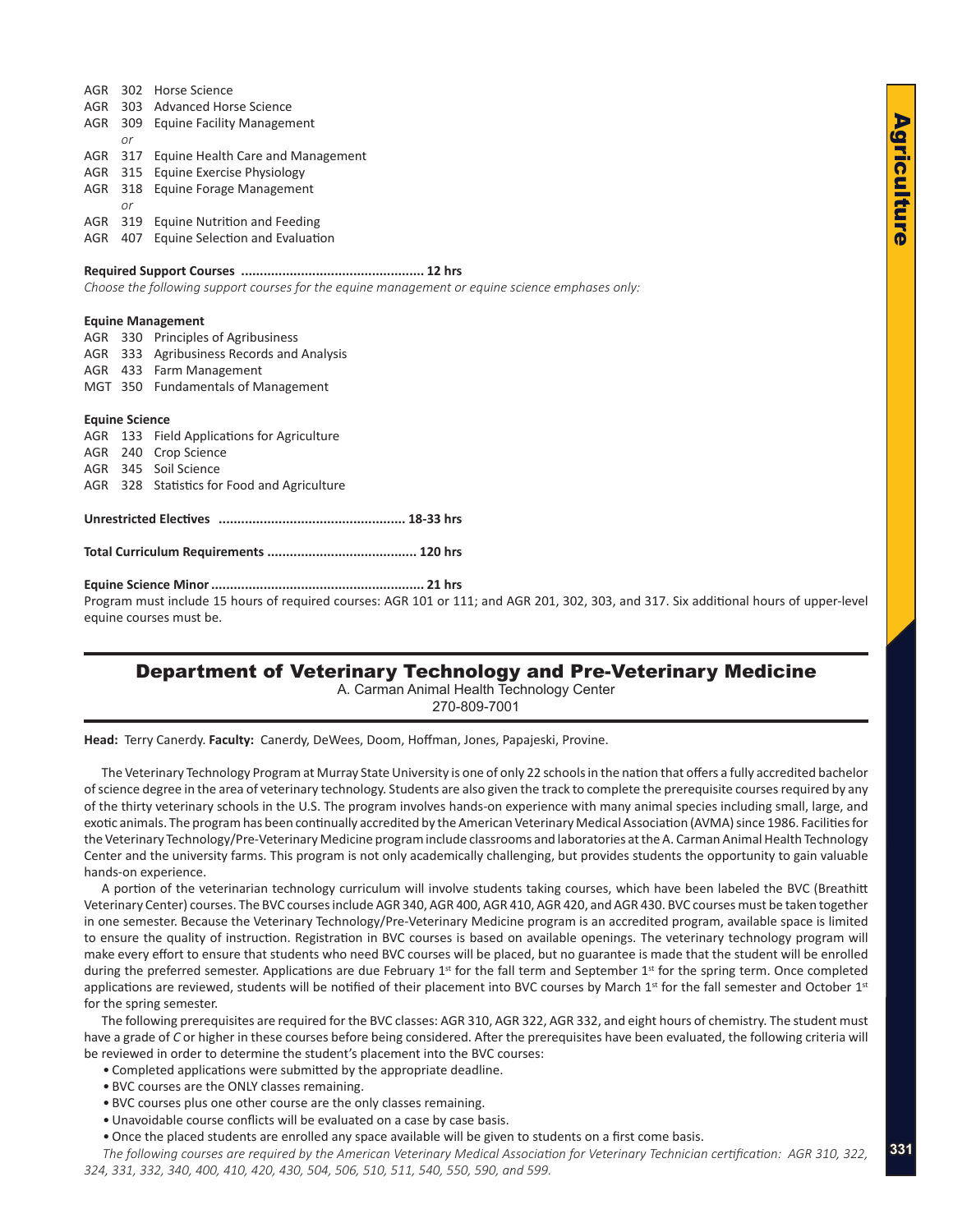# ACCREDITED BY: American Veterinary Medical Association **University Studies Requirements........................................ 41 hrs** (See *Academic Degrees and Programs.*) University Studies selections must include: •*Scientific Inquiry, Methodologies, and Quantitative Skills* BIO 101 Biological Concepts CHE 105 Introductory Chemistry I MAT 140 College Algebra •*Social and Self-Awareness and Responsible Citizenship* AGR 199 Contemporary Issues in Agriculture Ethics, Social Responsibility and Civic Engagement sub-category elective •*University Studies Electives* CHE 210 Brief Organic Chemistry CHE 215 Organic Chemistry Laboratory **Agriculture Core Courses.................................................... 24 hrs** AGR 100T Transitions AGR 100 Animal Science AGR 300 Principles of Animal Nutrition AGR 310 Applications in Animal Technology AGR 339 Computer Applications for Agriculture AGR 399 Professional Development Seminar I AGR 504 Diseases of Livestock<sup>1</sup> AGR 599 Agriculture Senior Capstone *and one of the following:* AGR 170 Introduction to Agricultural Systems Technology AGR 377 Agriculture Safety AGR 375 Animals Emergency Preparedness *and one of the following:* AGR 403 Equine Reproduction AGR 506 Reproductive Physiology AGR 523 Artificial Insemination Techniques for Cattle **Veterinary Technology Track1 .............................................. 22 hrs** AGR 322 Introduction to Veterinary Laboratory I AGR 324 Veterinary Diagnostic Imaging AGR 329 Introductory Veterinary Laboratory II AGR 332 Veterinary Nursing AGR 510 Animal Anatomy and Physiology AGR 540 Veterinary Surgery and Anesthesia AGR 489 Cooperative Education/Internship *or* AGR 590 Internship in Animal Technology **Required Support Courses............................................. 30-31 hrs** *Choose one of the following support courses emphases:* **Veterinary Technology Emphasis** AGR 331 Small Animal Diseases AGR 340 Veterinary Laboratory Sciences AGR 400 Veterinary Microbiology1

- AGR 410 Advanced Veterinary Hematology<sup>1</sup>
- AGR 420 Veterinary Clinical Chemistry1
- AGR 430 Veterinary Parasitology1
- AGR 511 Animal Anatomy and Physiology Laboratory<sup>1</sup>
- AGR 550 Applied Pharmacology<sup>1</sup>

Approved Electives (6 hrs)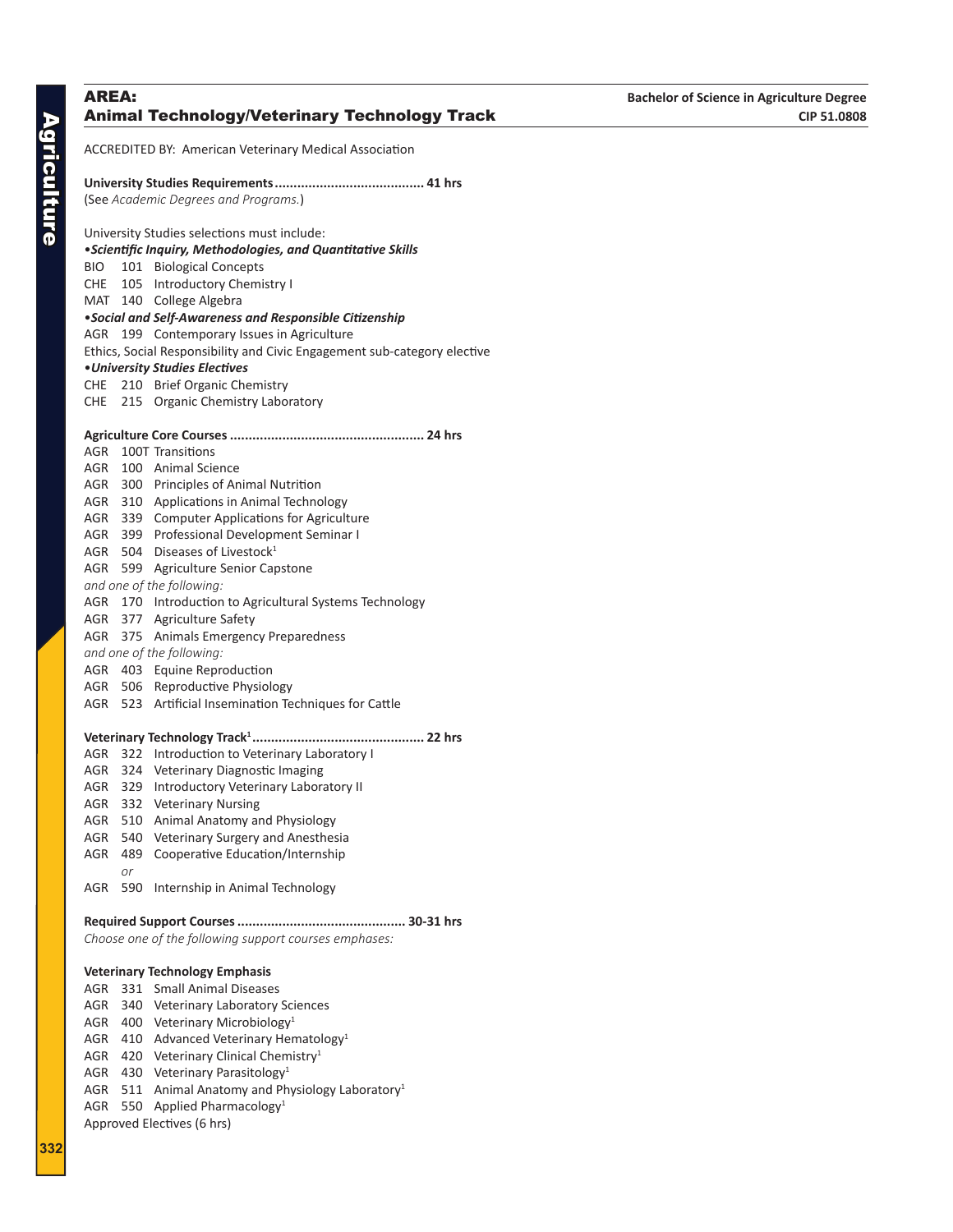**Large Animal Emphasis** AGR 313 Livestock Production Management Systems AGR 340 Veterinary Laboratory Sciences AGR 400 Veterinary Microbiology1 AGR 410 Advanced Veterinary Hematology AGR 420 Veterinary Clinical Chemistry AGR 430 Veterinary Parasitology AGR 511 Animal Anatomy and Physiology Laboratory AGR 550 Applied Pharmacology AGR Elective - Animal Science or Animal Health Technology *and one of the following:* AGR 302 Horse Science AGR 311 Beef Science AGR 326 Swine Science **Zoological Animal Health Technology Emphasis** AGR 331 Small Animal Diseases AGR 340 Veterinary Laboratory Sciences AGR 400 Veterinary Microbiology<sup>1</sup> AGR 410 Advanced Veterinary Hematology AGR 420 Veterinary Clinical Chemistry AGR 430 Veterinary Parasitology AGR 511 Animal Anatomy and Physiology Laboratory AGR 550 Applied Pharmacology Approved elective (3 hrs) *and one of the following:* BIO 570 Ichthyology BIO 572 Herpetology BIO 573 Ornithology BIO 574 Mammalogy **Unrestricted Electives........................................................ 2-3 hrs**

**Total Curriculum Requirements ........................................ 120 hrs** <sup>1</sup>Required by American Veterinary Medical Association for certification.

# AREA: **Bachelor of Science in Agriculture Degree** Animal Technology/Veterinary Technology/Pre-Veterinary Medicine Track **CIP 51.0808**

ACCREDITED BY: American Veterinary Medical Association

**University Studies Requirements........................................ 44 hrs** (See *Academic Degrees and Programs.*)

University Studies selections must include: •*Scientific Inquiry, Methodologies, and Quantitative Skills* BIO 101 Biological Concepts CHE 201 General College Chemistry MAT 150 Algebra and Trigonometry •*Social and Self-Awareness and Responsible Citizenship* PHI 202 Ethics *or* POL 140 American National Government PSY 180 General Psychology **•***World's Historical, Literary, and Philosophical Traditions* CIV 201 World Civilizations I •*University Studies Electives* CHE 202 General Chemistry and Qualitative Analysis CIV 202 World Civilizations II **Note:** 3rd year Veterinary School Applicants must also take HUM 212 and English Literature.

# **Agriculture Core Courses.................................................... 24 hrs**

AGR 100T Transitions

- AGR 100 Animal Science
- AGR 300 Principles of Animal Nutrition